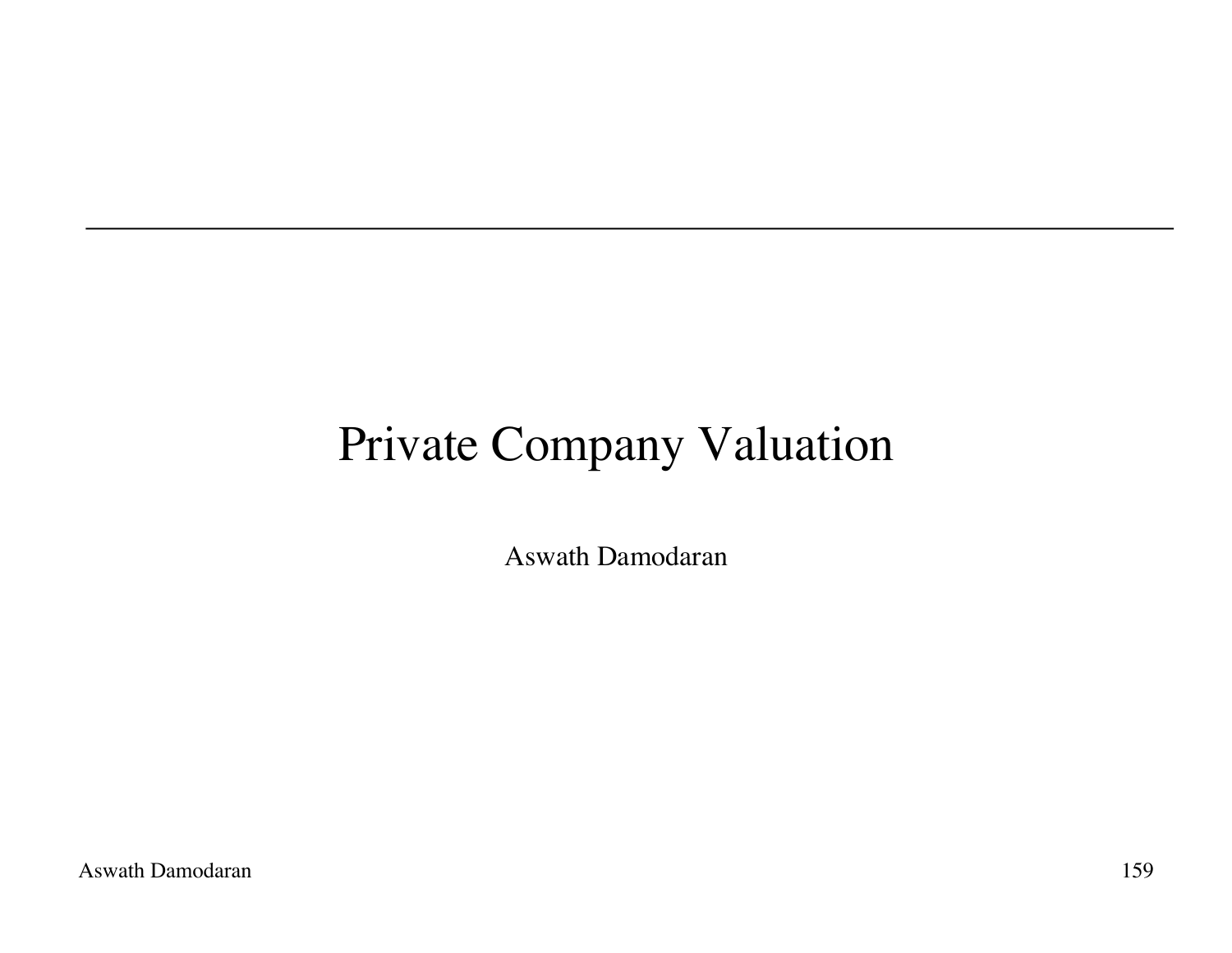#### Process of Valuing Private Companies

- The process of valuing private companies is not different from the process of valuing public companies. You estimate cash flows, attach a discount rate based upon the riskiness of the cash flows and compute a present value. As with public companies, you can either value
	- The entire business, by discounting cash flows to the firm at the cost of capital.
	- The equity in the business, by discounting cashflows to equity at the cost of equity.
- When valuing private companies, you face two standard problems:
	- There is not market value for either debt or equity
	- The financial statements for private firms are likely to go back fewer years, have less detail and have more holes in them.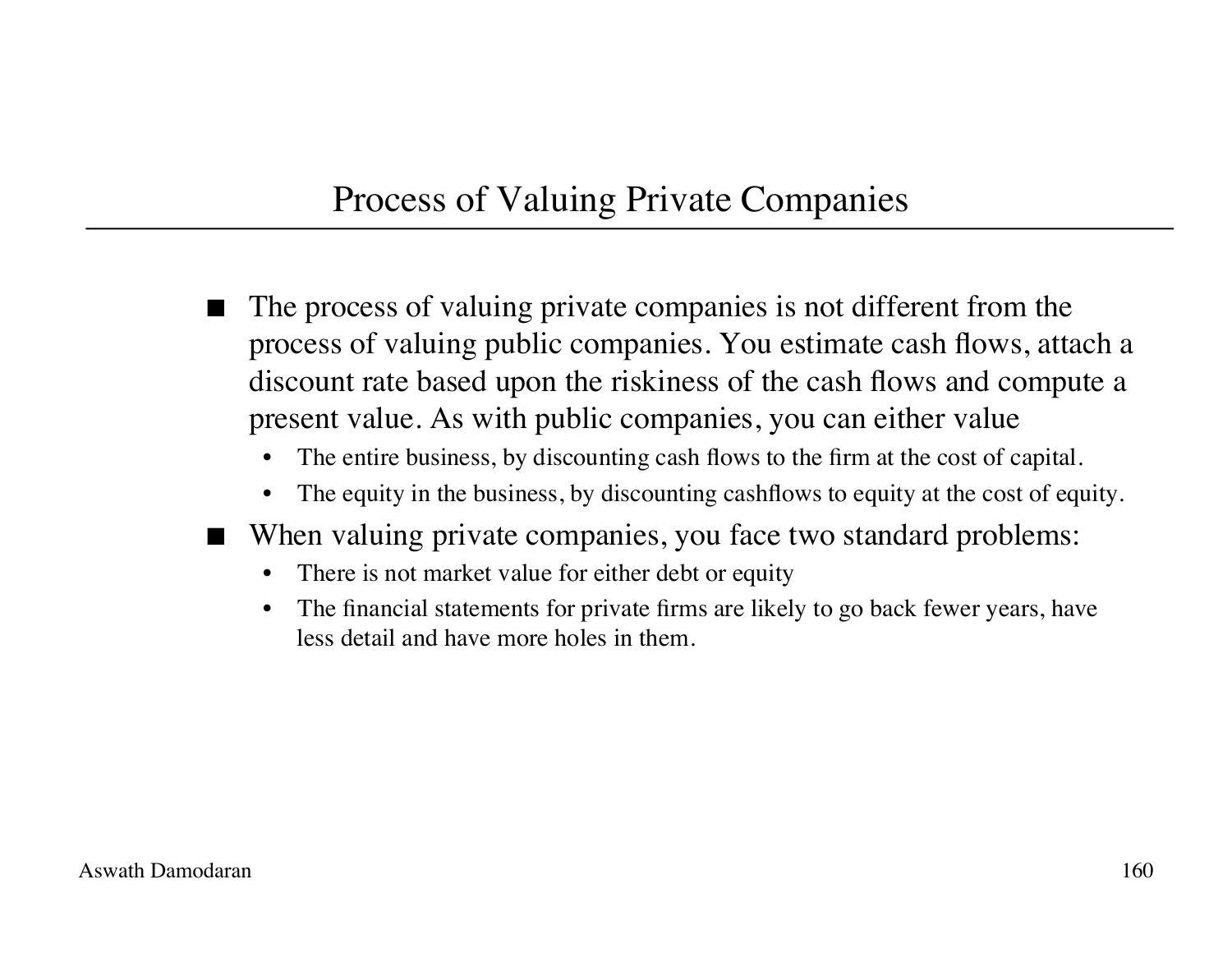#### 1. No Market Value?

 Market values as inputs: Since neither the debt nor equity of a private business is traded, any inputs that require them cannot be estimated. 1. Debt ratios for going from unlevered to levered betas and for computing cost of

capital.

2. Market prices to compute the value of options and warrants granted to employees.

- Market value as output: When valuing publicly traded firms, the market value operates as a measure of reasonableness. In private company valuation, the value stands alone.
- Market price based risk measures, such as beta and bond ratings, will not be available for private businesses.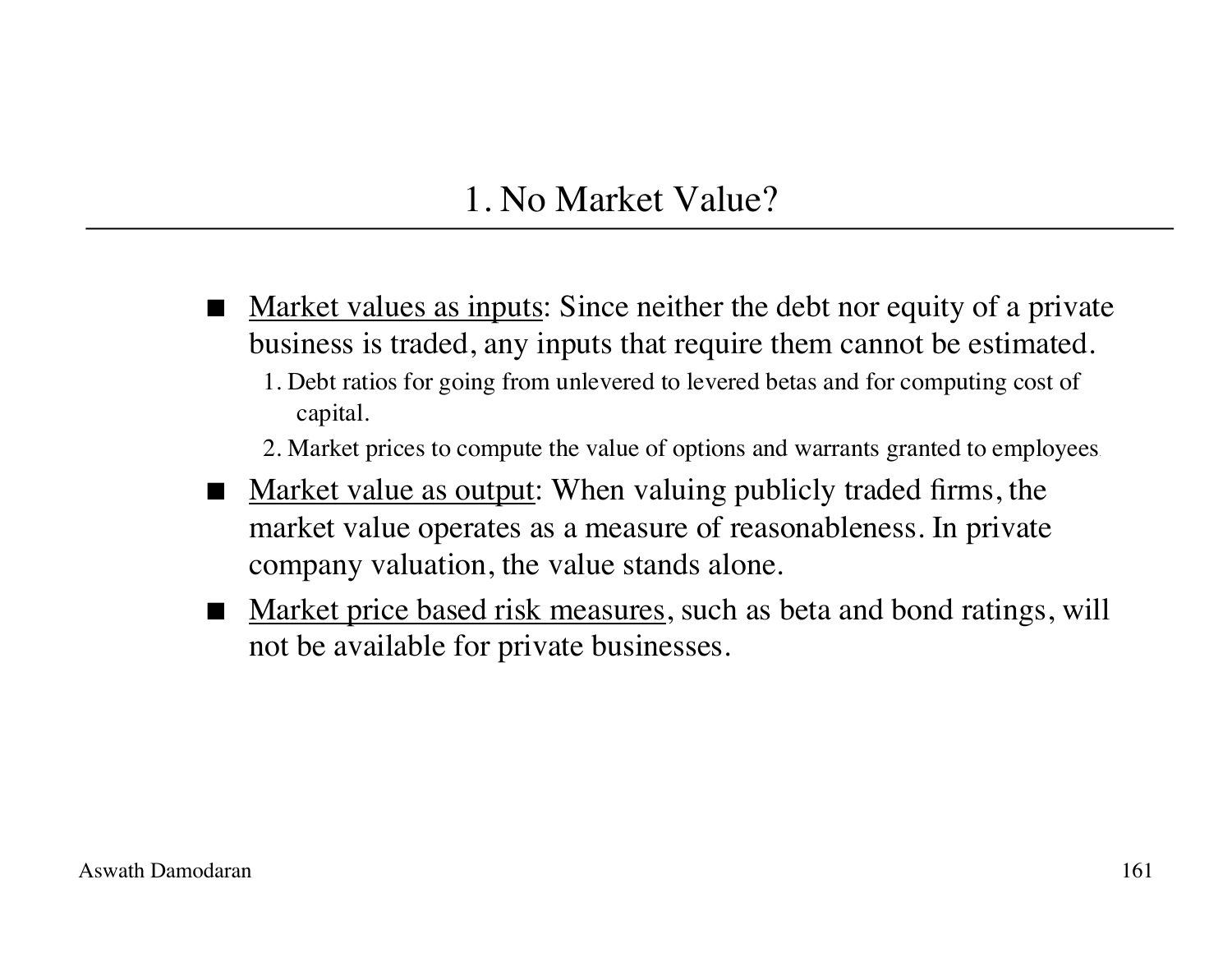### 2. Cash Flow Estimation Issues

- **Shorter history**: Private firms often have been around for much shorter time periods than most publicly traded firms. There is therefore less historical information available on them.
- **Different Accounting Standards:** The accounting statements for private firms are often based upon different accounting standards than public firms, which operate under much tighter constraints on what to report and when to report.
- **Intermingling of personal and business expenses**: In the case of private firms, some personal expenses may be reported as business expenses.
- **Separating** "**Salaries**" **from** "**Dividends**": It is difficult to tell where salaries end and dividends begin in a private firm, since they both end up with the owner.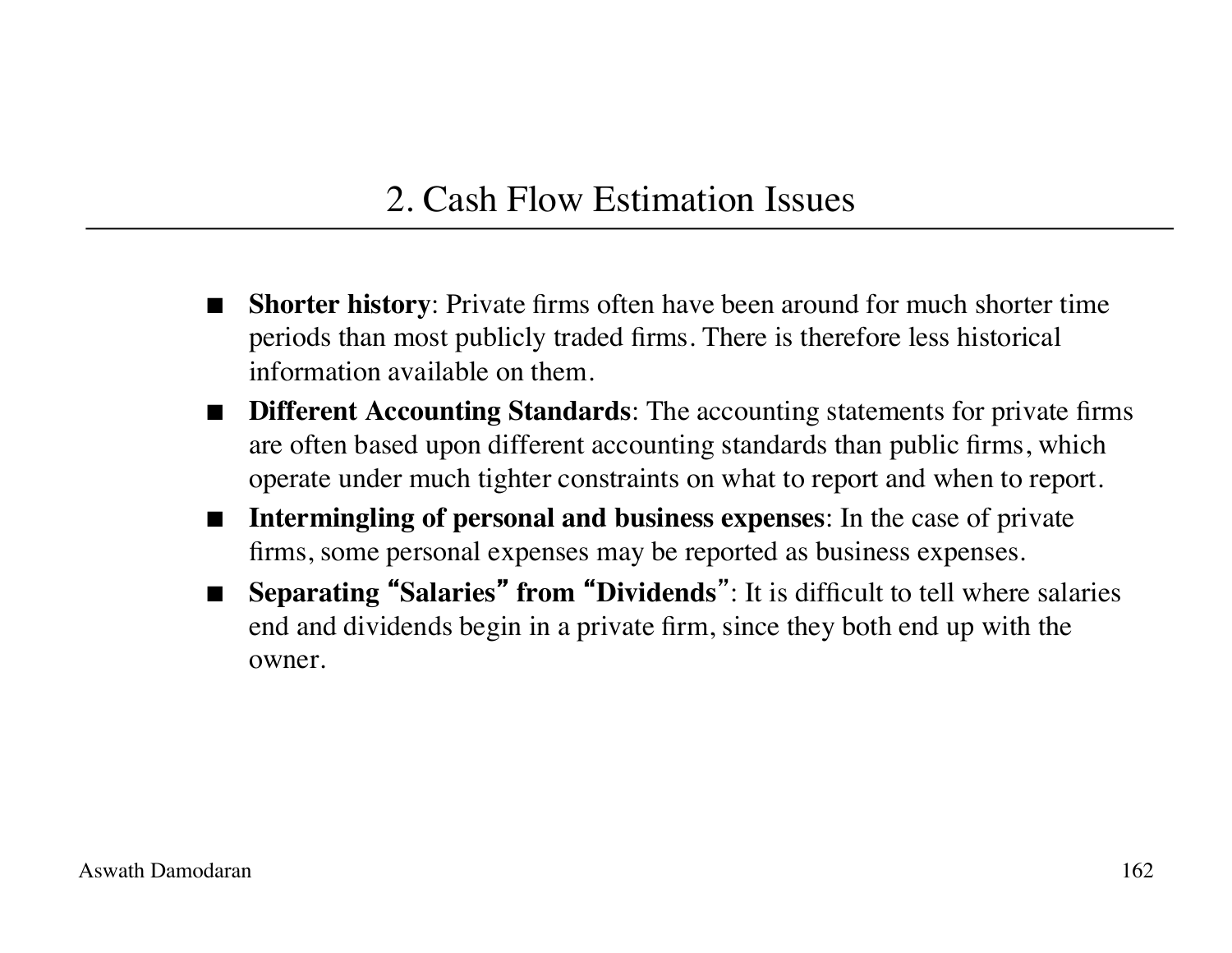#### Private Company Valuation: Motive matters

- You can value a private company for
	- 'Show' valuations
		- Curiosity: How much is my business really worth?
		- Legal purposes: Estate tax and divorce court
	- Transaction valuations
		- Sale or prospective sale to another individual or private entity.
		- Sale of one partner's interest to another
		- Sale to a publicly traded firm
	- As prelude to setting the offering price in an initial public offering
- You can value a division or divisions of a publicly traded firm
	- As prelude to a spin off
	- For sale to another entity
	- To do a sum-of-the-parts valuation to determine whether a firm will be worth more broken up or if it is being efficiently run.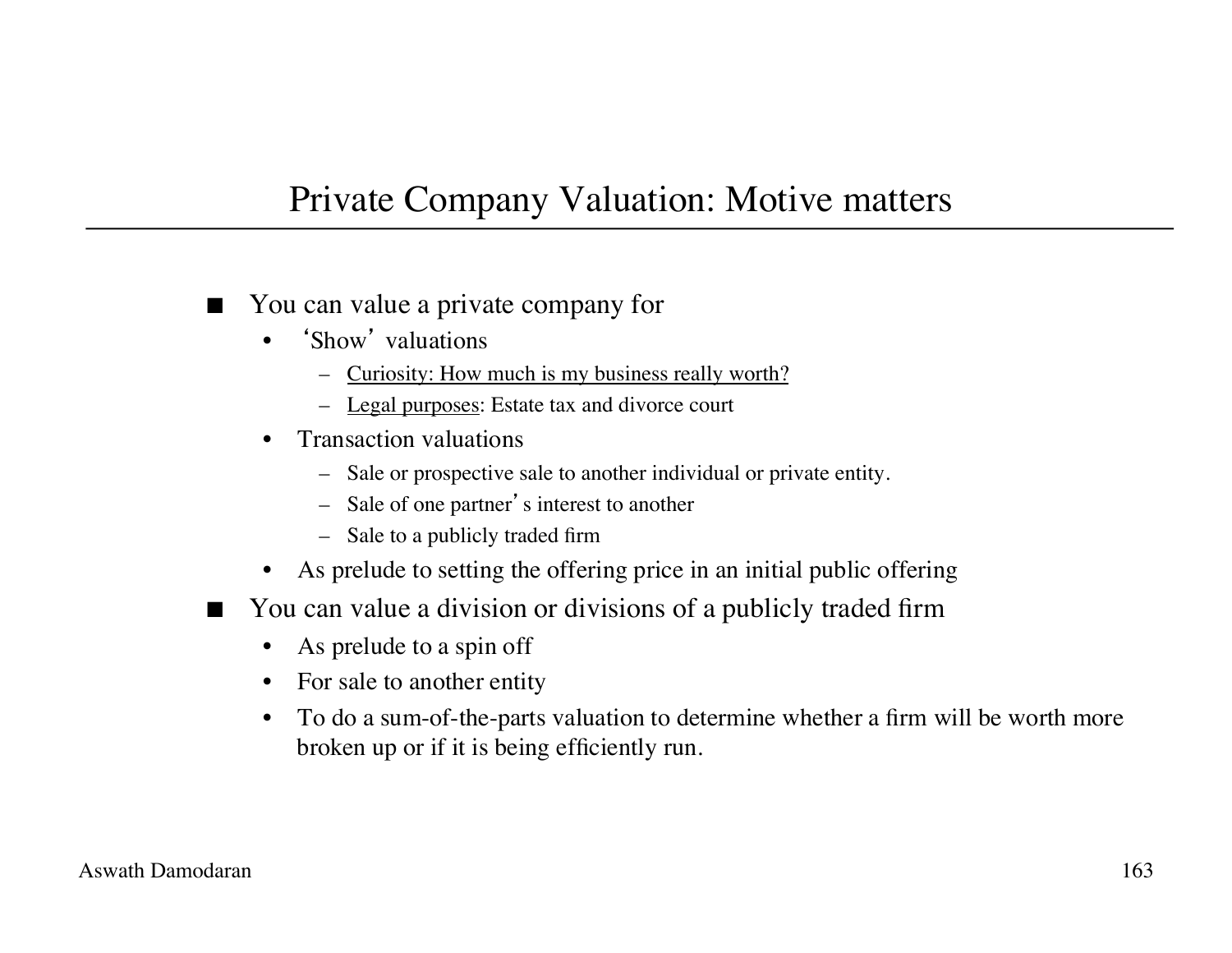#### Private company valuations: Three broad scenarios

- **Private to private transactions:** You can value a private business for sale by one individual to another.
- **Private to public transactions:** You can value a private firm for sale to a publicly traded firm.
- Private to IPO: You can value a private firm for an initial public offering.
- Private to VC to Public: You can value a private firm that is expected to raise venture capital along the way on its path to going public.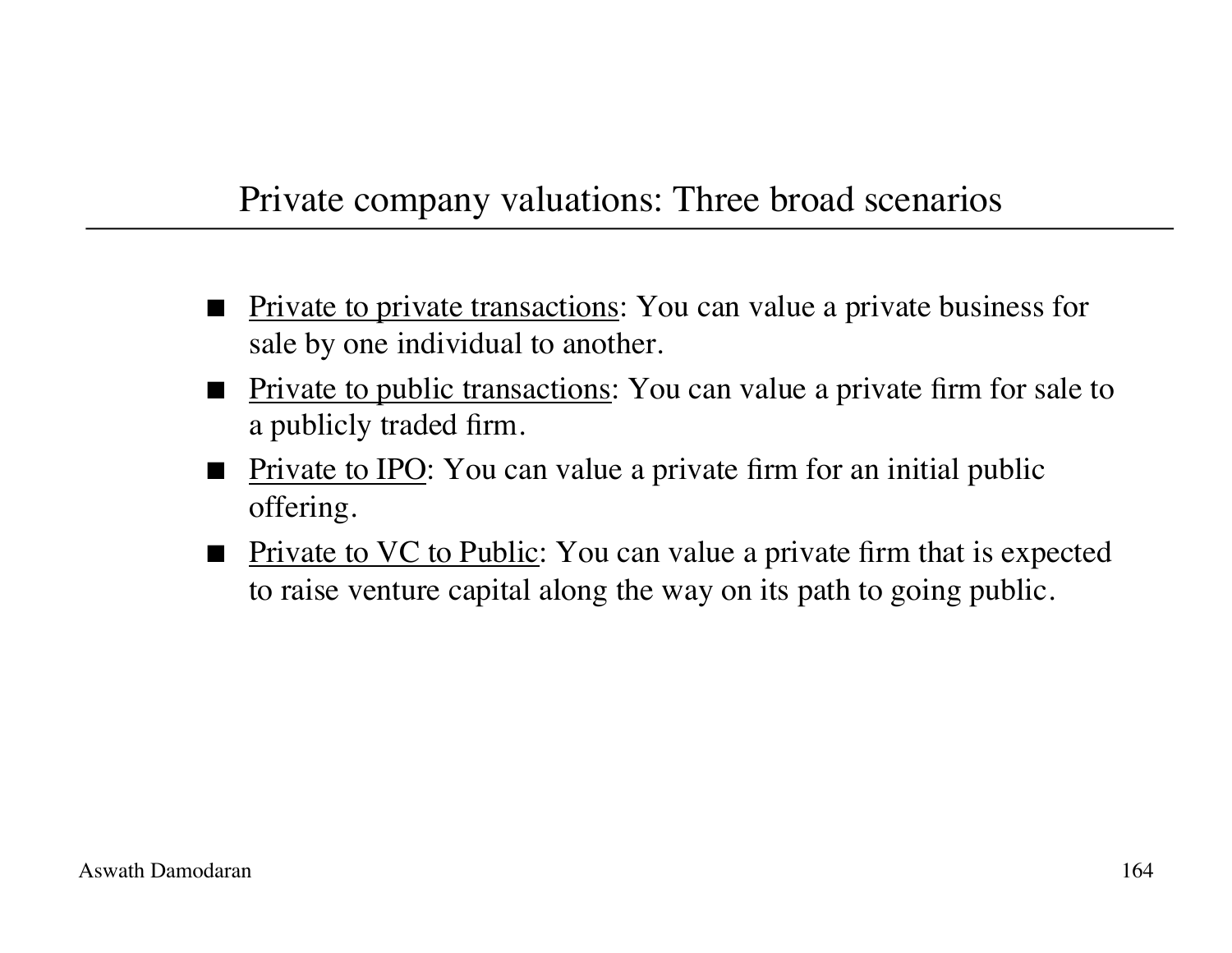#### I. Private to Private transaction

- In private to private transactions, a private business is sold by one individual to another. There are three key issues that we need to confront in such transactions:
- 1. Neither the buyer nor the seller is diversified. Consequently, risk and return models that focus on just the risk that cannot be diversified away will seriously under estimate the discount rates.
- 2. The investment is illiquid. Consequently, the buyer of the business will have to factor in an "illiquidity discount" to estimate the value of the business.
- 3. Key person value: There may be a significant personal component to the value. In other words, the revenues and operating profit of the business reflect not just the potential of the business but the presence of the current owner.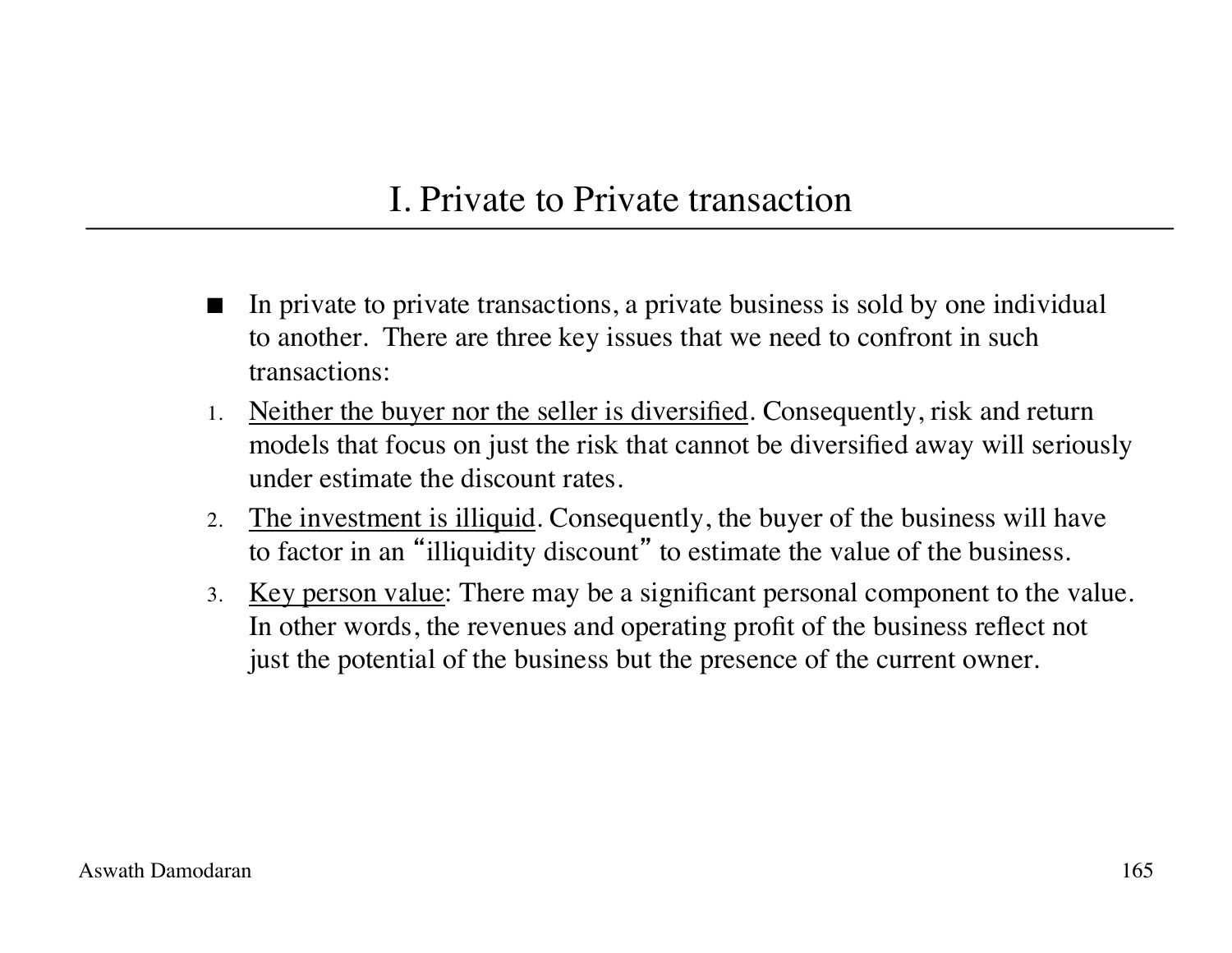#### An example: Valuing a restaurant

- Assume that you have been asked to value a upscale French restaurant for sale by the owner (who also happens to be the chef). Both the restaurant and the chef are well regarded, and business has been good for the last 3 years.
- The potential buyer is a former investment banker, who tired of the rat race, has decide to cash out all of his savings and use the entire amount to invest in the restaurant.
- You have access to the financial statements for the last 3 years for the restaurant. In the most recent year, the restaurant reported \$ 1.2 million in revenues and \$ 400,000 in pre-tax operating profit . While the firm has no conventional debt outstanding, it has a lease commitment of \$120,000 each year for the next 12 years.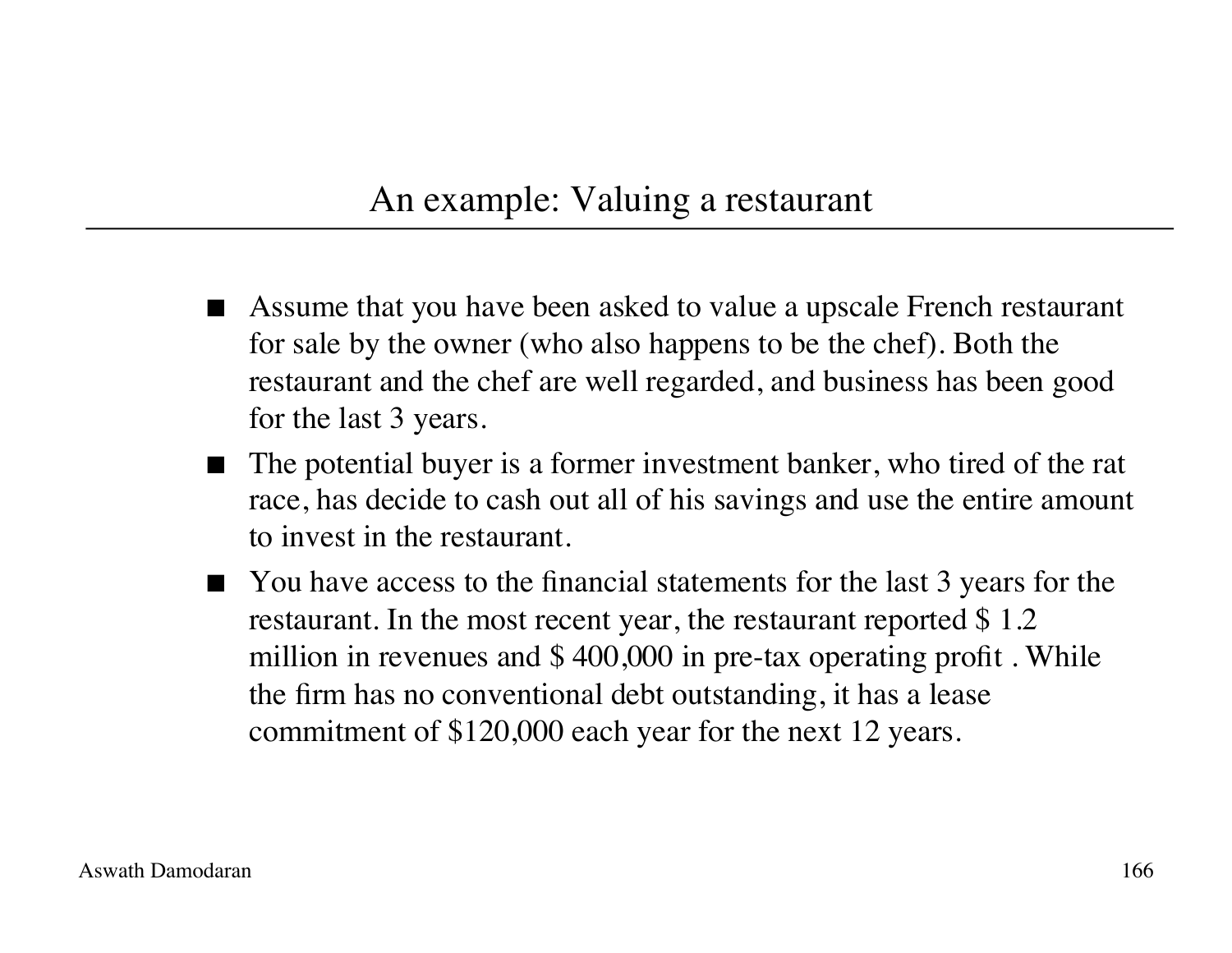### Past income statements…

|                            | 3 years ago | years ago | Last year |                                                |
|----------------------------|-------------|-----------|-----------|------------------------------------------------|
| Revenues                   | \$800       | \$1,100   | \$1,200   | Operating at full capacity                     |
| - Operating lease expense  | \$120       | \$120     | \$120     | $(12 \text{ years} \text{ left on the lease})$ |
| - Wages                    | \$180       | \$200     | \$200     | (Owner/chef does not draw salary)              |
| - Material                 | \$200       | \$275     | \$300     | (25% of revenues)                              |
| - Other operating expenses | \$120       | \$165     | \$180     | $(15\% \text{ of revenues})$                   |
| Operating income           | \$180       | \$340     | \$400     |                                                |
| - Taxes                    | \$72        | \$136     | \$160     | $(40\%$ tax rate)                              |
| Net Income                 | \$108       | \$204     | \$240     |                                                |

All numbers are in thousands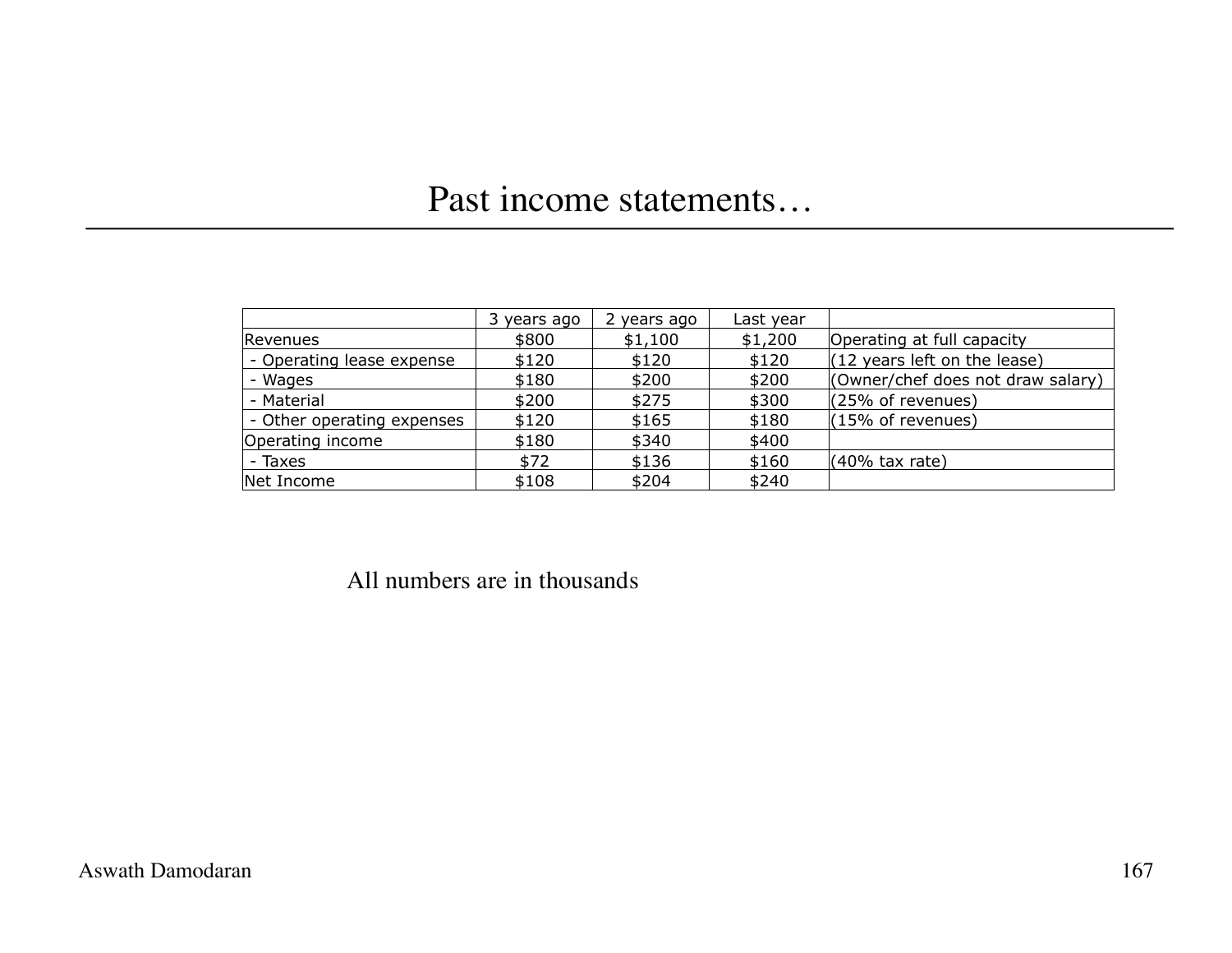#### Step 1: Estimating discount rates

- Conventional risk and return models in finance are built on the presumption that the marginal investors in the company are diversified and that they therefore care only about the risk that cannot be diversified. That risk is measured with a beta or betas, usually estimated by looking at past prices or returns.
- In this valuation, both assumptions are likely to be violated:
	- As a private business, this restaurant has no market prices or returns to use in estimation.
	- The buyer is not diversified. In fact, he will have his entire wealth tied up in the restaurant after the purchase.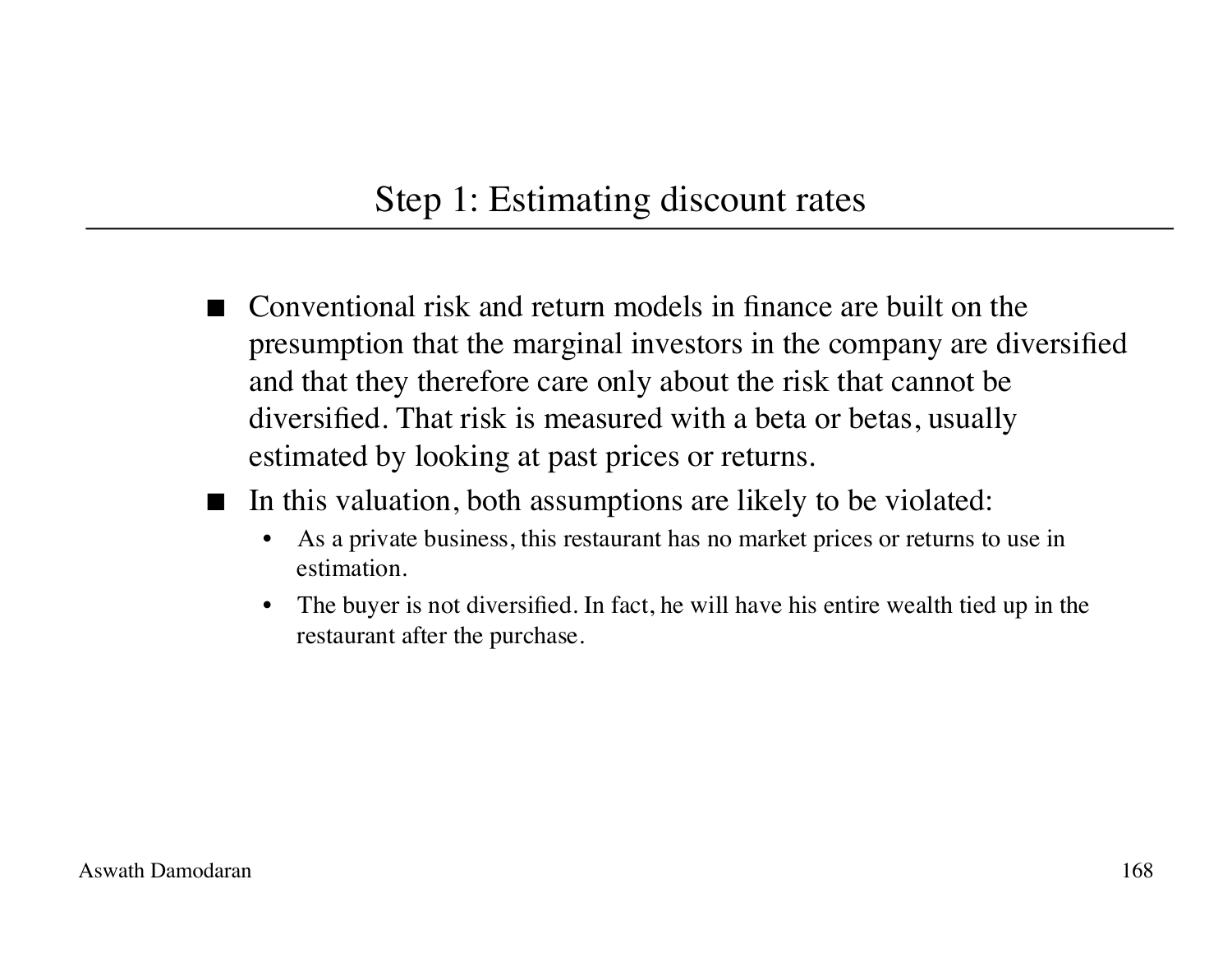### No market price, no problem… Use bottom-up betas to get the unlevered beta

- The average unlevered beta across 75 publicly traded restaurants in the US is 0.86.
- A caveat: Most of the publicly traded restaurants on this list are fastfood chains (McDonald's, Burger King) or mass restaurants (Applebee's, TGIF…) There is an argument to be made that the beta for an upscale restaurant is more likely to be reflect high-end specialty retailers than it is restaurants. The unlevered beta for 45 high-end retailers is 1.18.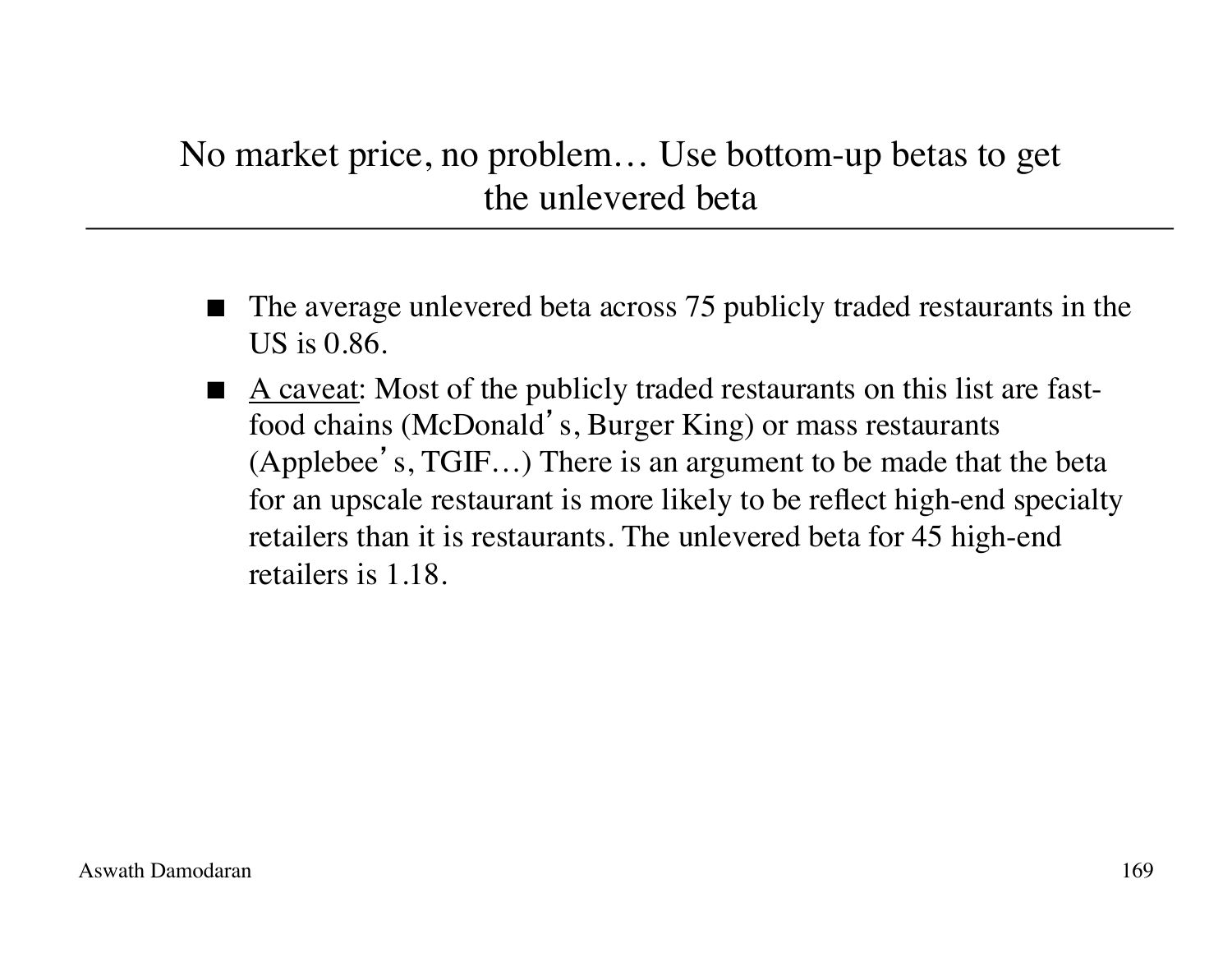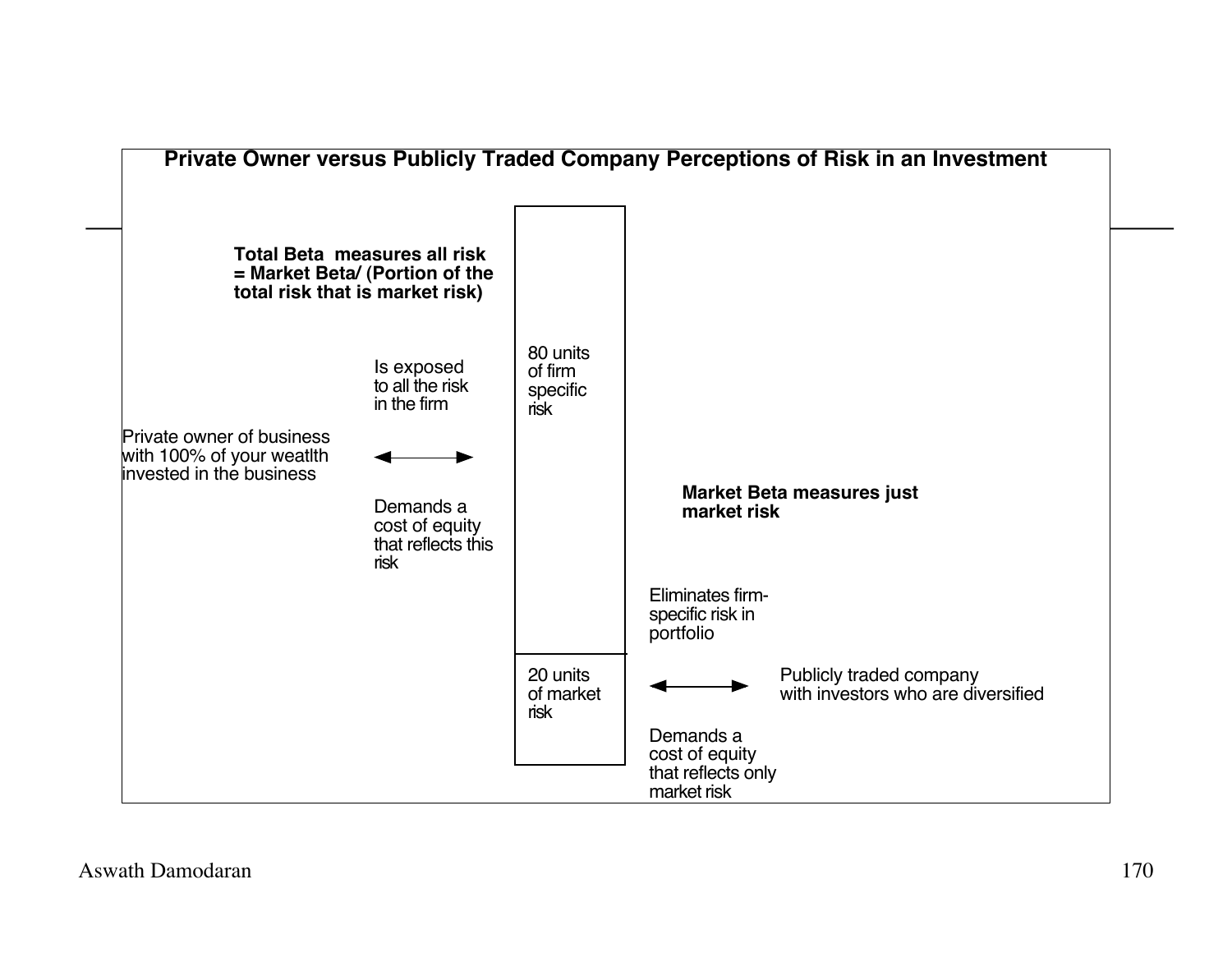#### Estimating a total beta

- To get from the market beta to the total beta, we need a measure of how much of the risk in the firm comes from the market and how much is firm-specific.
- Looking at the regressions of publicly traded firms that yield the bottom-up beta should provide an answer.
	- The average R-squared across the high-end retailer regressions is  $25\%$ .
	- Since betas are based on standard deviations (rather than variances), we will take the correlation coefficient (the square root of the R-squared) as our measure of the proportion of the risk that is market risk.

Total Unlevered Beta = Market Beta/ Correlation with the market

 $= 1.18 / 0.5 = 2.36$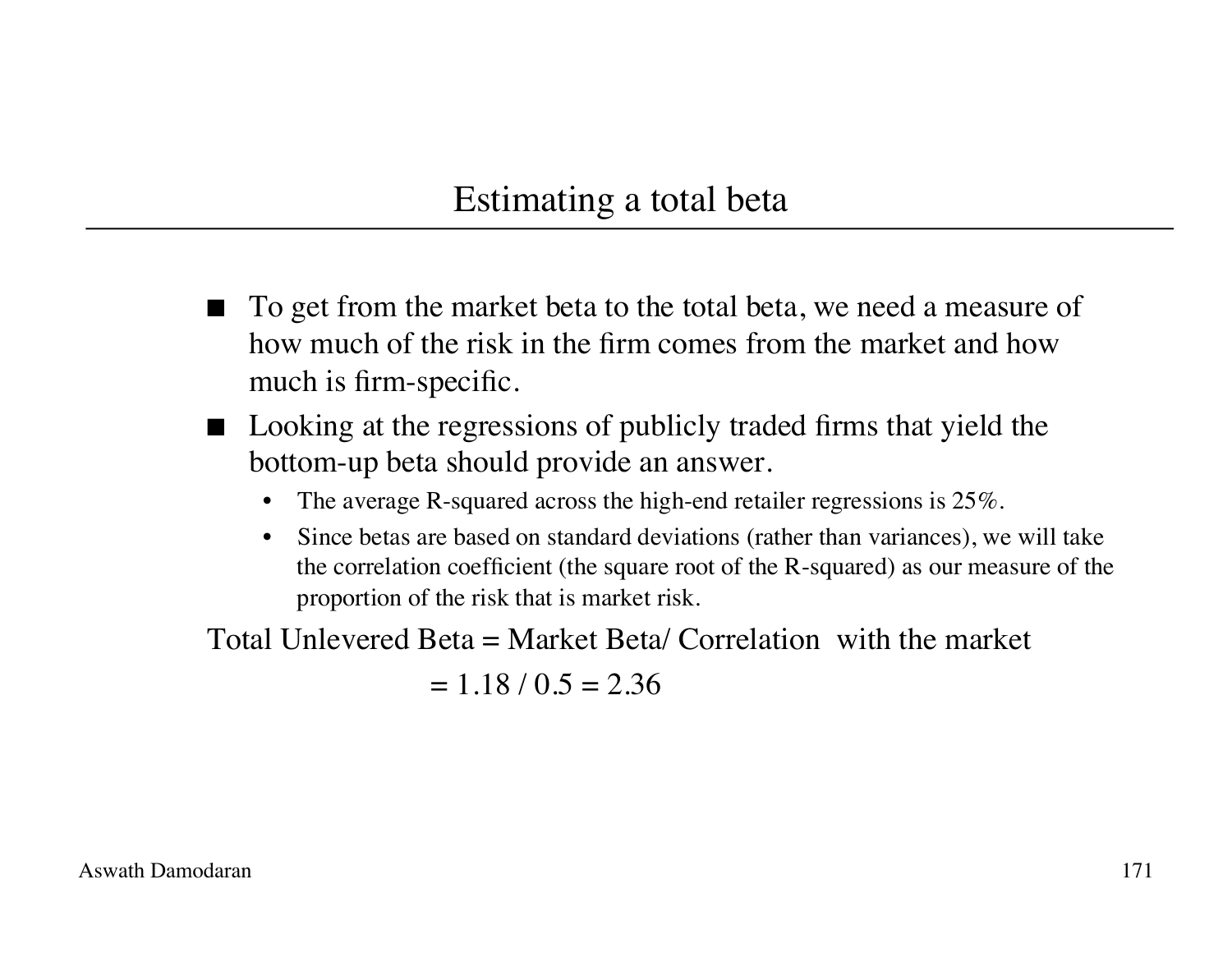### The final step in the beta computation: Estimate a Debt to equity ratio and cost of equity

- With publicly traded firms, we re-lever the beta using the market D/E ratio for the firm. With private firms, this option is not feasible. We have two alternatives:
	- Assume that the debt to equity ratio for the firm is similar to the average market debt to equity ratio for publicly traded firms in the sector.
	- Use your estimates of the value of debt and equity as the weights in the computation. (There will be a circular reasoning problem: you need the cost of capital to get the values and the values to get the cost of capital.)
- We will assume that this privately owned restaurant will have a debt to equity ratio (14.33%) similar to the average publicly traded restaurant (even though we used retailers to the unlevered beta).
	- Levered beta =  $2.36(1 + (1-0.4) (0.1433)) = 2.56$
	- Cost of equity =4.25\% + 2.56 (4\%) = 14.50\%

(T Bond rate was 4.25% at the time; 4% is the equity risk premium)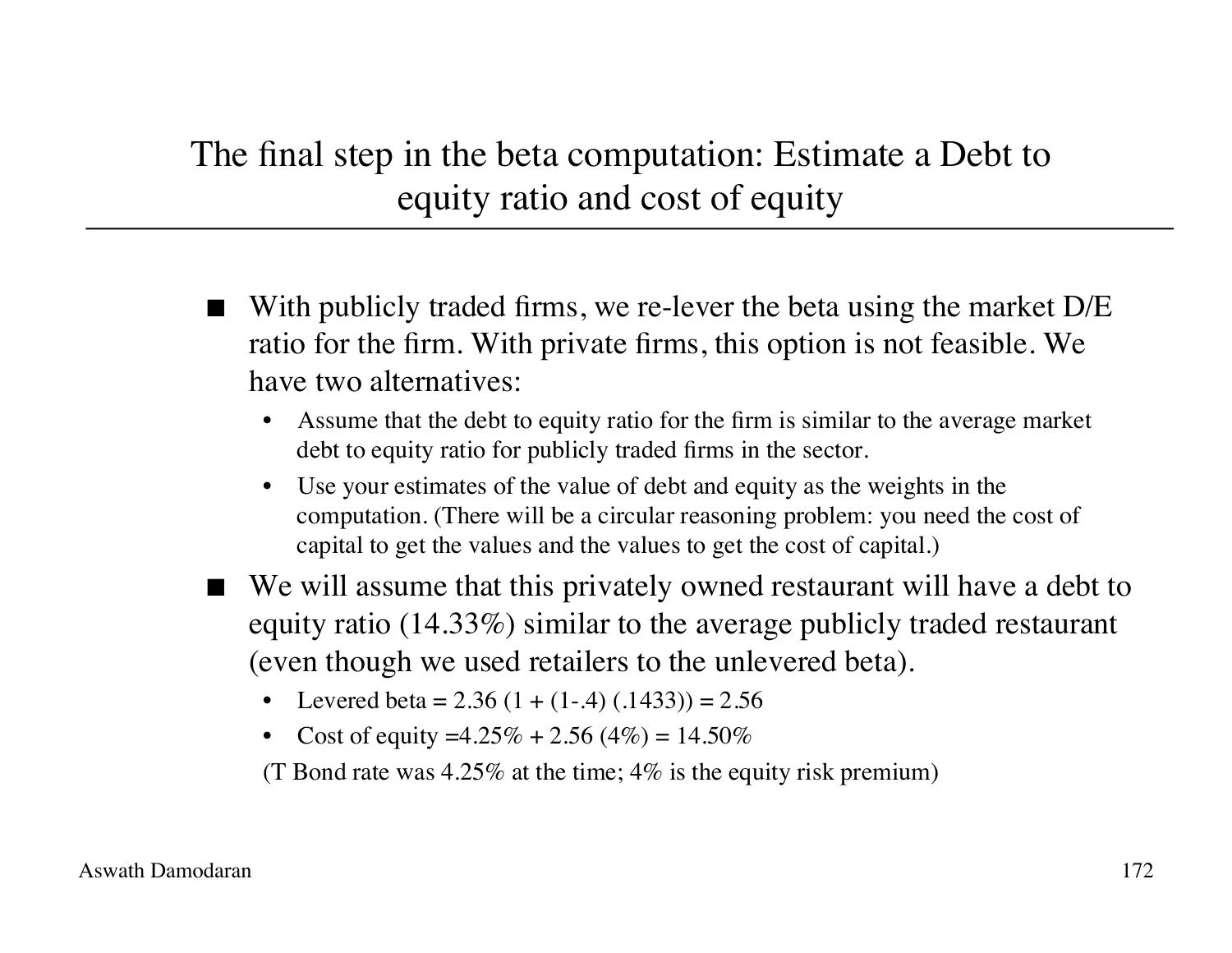#### Estimating a cost of debt and capital

- While the firm does not have a rating or any recent bank loans to use as reference, it does have a reported operating income and lease expenses (treated as interest expenses)
	- Coverage Ratio = Operating Income/ Interest (Lease) Expense  $= 400,000/ 120,000 = 3.33$
	- Rating based on coverage ratio =  $BB+$  Default spread =  $3.25\%$
	- After-tax Cost of debt = (Riskfree rate + Default spread)  $(1 \text{tax rate})$  $= (4.25\% + 3.25\%) (1 - .40) = 4.50\%$
- To compute the cost of capital, we will use the same industry average debt ratio that we used to lever the betas.
	- Cost of capital =  $14.50\%$  (100/114.33) +  $4.50\%$  (14.33/114.33) =  $13.25\%$
	- (The debt to equity ratio is 14.33%; the cost of capital is based on the debt to capital ratio)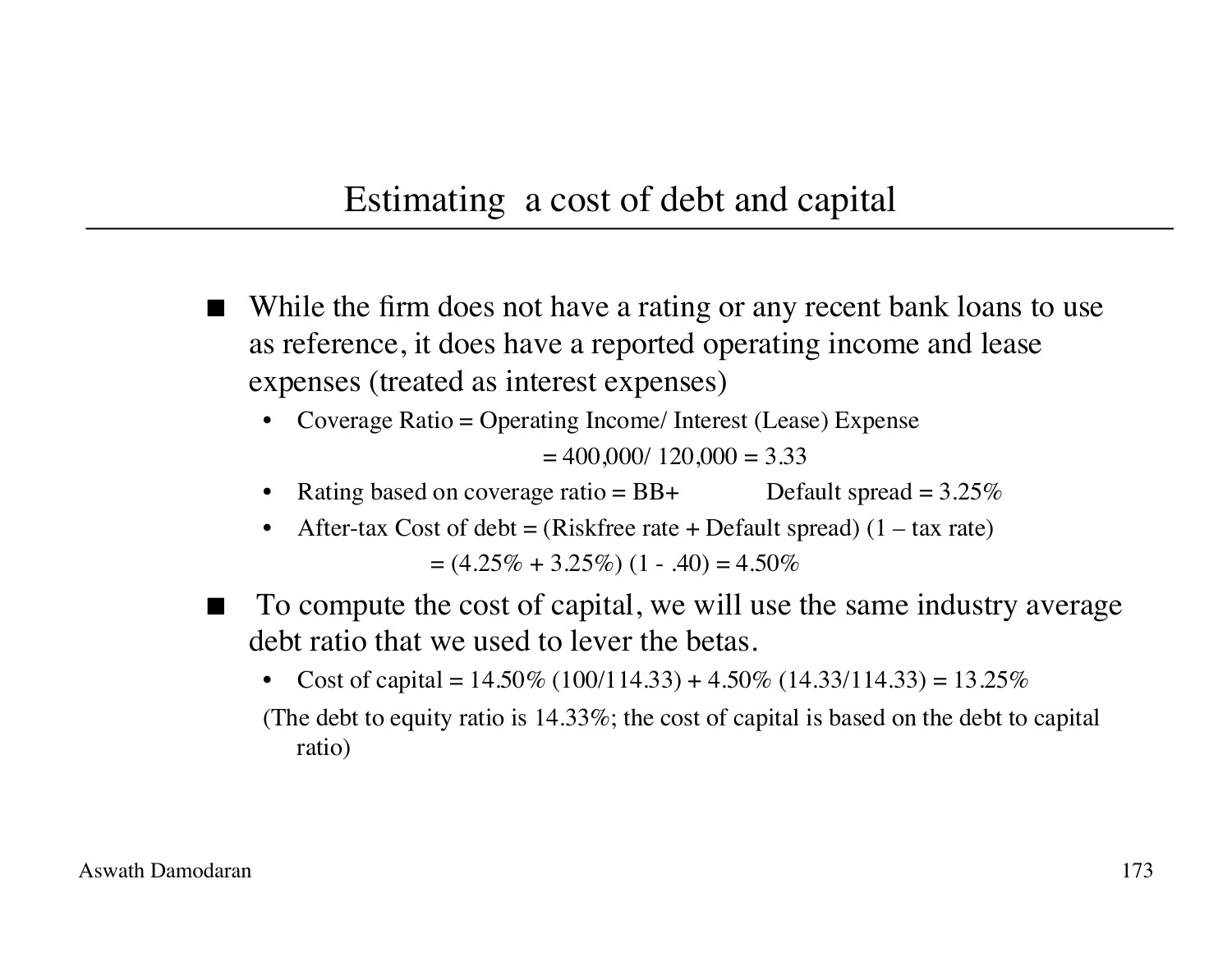### Step 2: Clean up the financial statements

|                            | Stated  | Adjusted |                                                      |
|----------------------------|---------|----------|------------------------------------------------------|
| lRevenues                  | \$1,200 | \$1,200  |                                                      |
| - Operating lease expens   | \$120   |          | Leases are financial expenses                        |
| - Wages                    | \$200   | \$350    | ! Hire a chef for \$150,000/year                     |
| - Material                 | \$300   | \$300    |                                                      |
| - Other operating expenses | \$180   | \$180    |                                                      |
| Operating income           | \$400   | \$370    |                                                      |
| - Interest expnses         | \$0     | \$69.62  | 7.5% of \$928.23 (see below)                         |
| Taxable income             | \$400   | \$300.38 |                                                      |
| - Taxes                    | \$160   | \$120.15 |                                                      |
| Net Income                 | \$240   | \$180.23 |                                                      |
|                            |         |          |                                                      |
| Debt                       | 0       |          | \$928.23  ! PV of \$120 million for 12 years at 7.5% |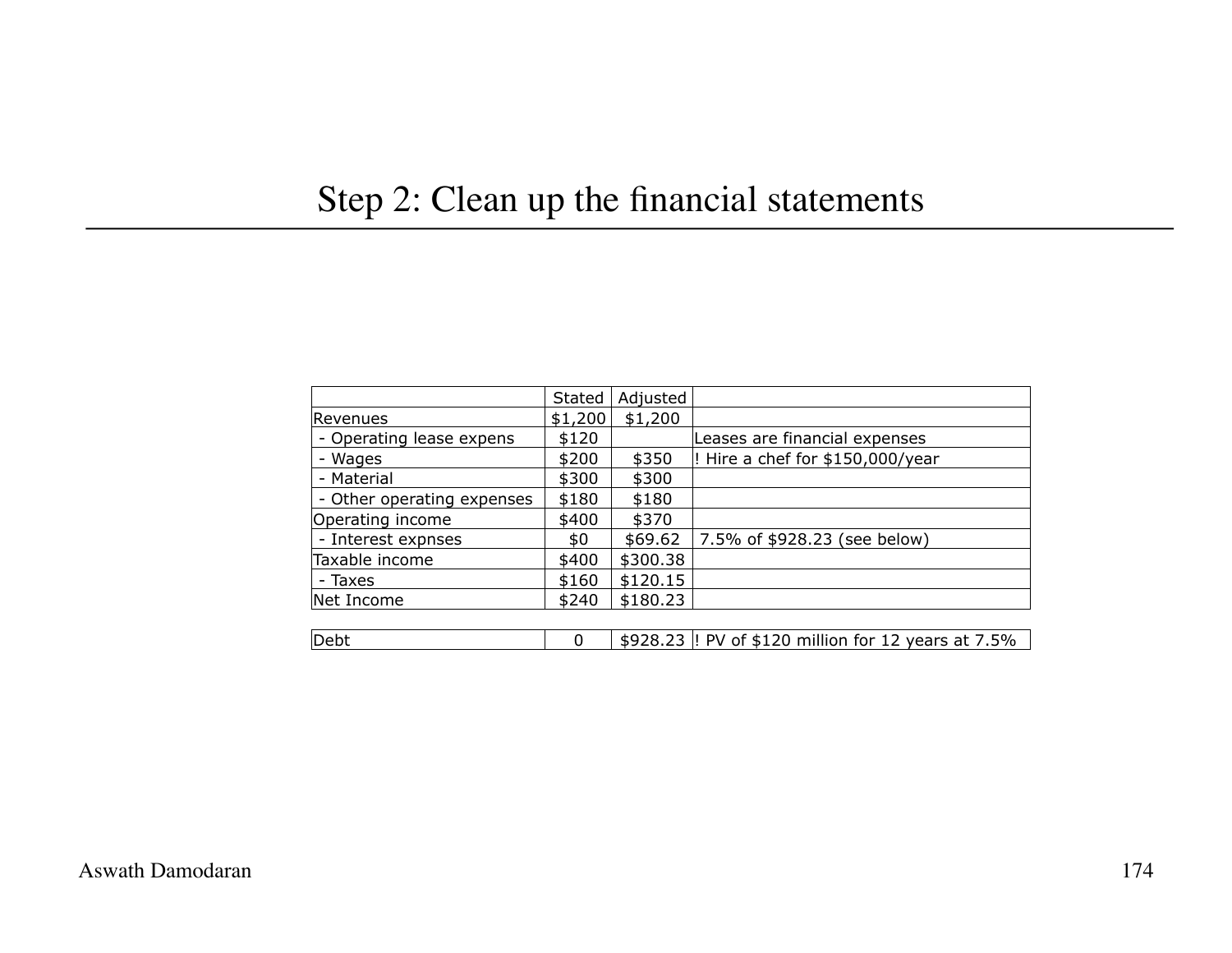### Step 3: Assess the impact of the "key" person

- Part of the draw of the restaurant comes from the current chef. It is possible (and probable) that if he sells and moves on, there will be a drop off in revenues. If you are buying the restaurant, you should consider this drop off when valuing the restaurant. Thus, if 20% of the patrons are drawn to the restaurant because of the chef's reputation, the expected operating income will be lower if the chef leaves.
	- Adjusted operating income (existing chef) =  $$370,000$
	- Operating income (adjusted for chef departure) =  $$296,000$
- As the owner/chef of the restaurant, what might you be able to do to mitigate this loss in value?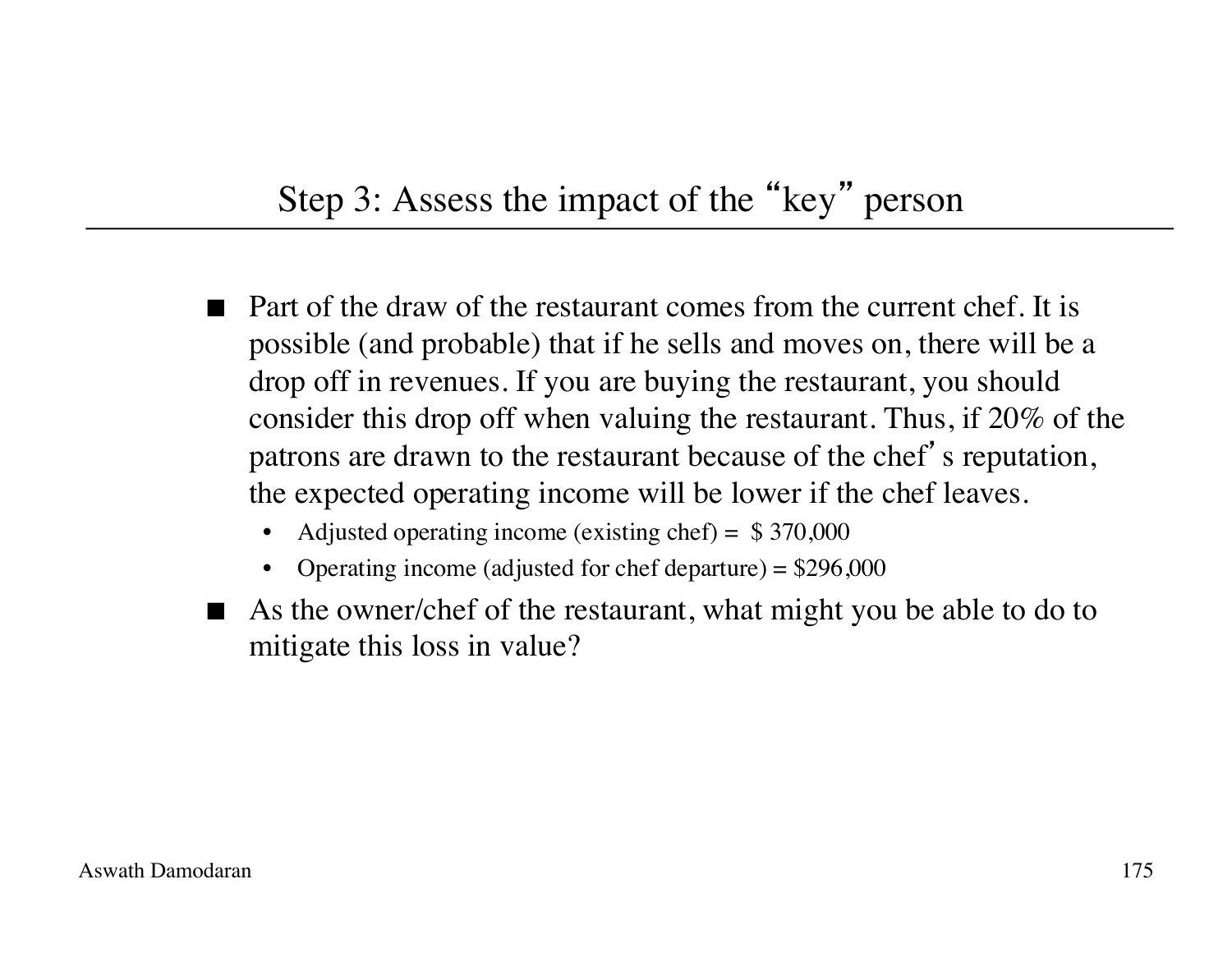### Step 4: Don't forget valuation fundamentals

 To complete the valuation, you need to assume an expected growth rate. As with any business, assumptions about growth have to be consistent with reinvestment assumptions. In the long term,

Reinvestment rate = Expected growth rate/Return on capital

In this case, we will assume a 2% growth rate in perpetuity and a 20% return on capital.

Reinvestment rate =  $g/ROC = 2\%/20\% = 10\%$ 

Even if the restaurant does not grow in size, this reinvestment is what you need to make to keep the restaurant both looking good (remodeling) and working well (new ovens and appliances).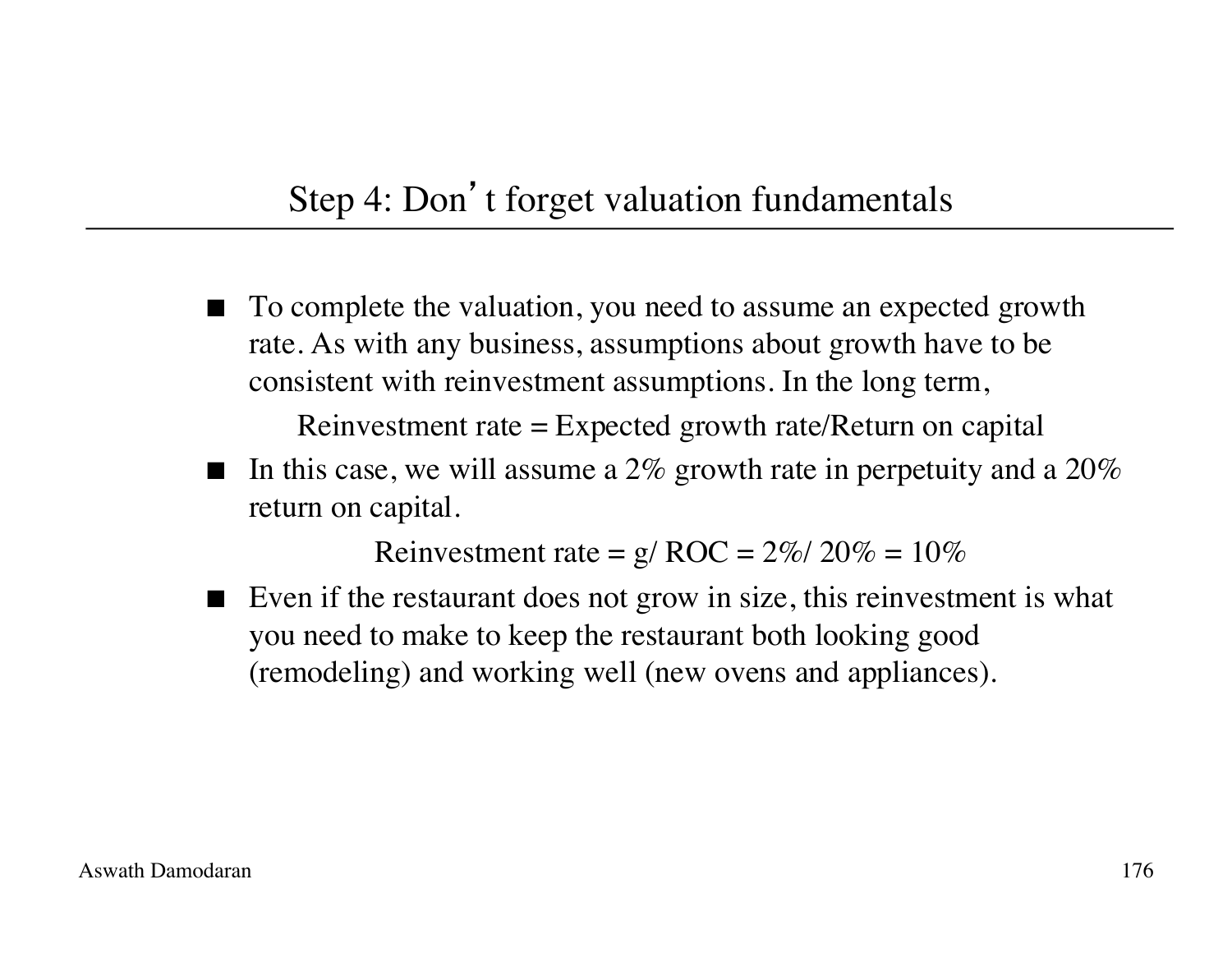#### Step 5: Complete the valuation

- **I** Inputs to valuation
	- Adjusted EBIT =  $$296,000$
	- Tax rate  $= 40\%$
	- Cost of capital =  $13.25\%$
	- Expected growth rate  $= 2\%$
	- Reinvestment rate  $= 10\%$
- **N** Valuation

Value of the restaurant = Expected FCFF next year / (Cost of capital  $-g$ )

 $=$  Expected EBIT next year (1- tax rate) (1- Reinv Rate)/ (Cost of capital  $-g$ )

 $= 296,000 (1.02) (1-.4) (1-.10) (1.1325 - .02)$ 

 $= $1.449$  million

Value of equity in restaurant  $= $1.449$  million - \$0.928 million (PV of leases)  $=$  \$ 0.521 million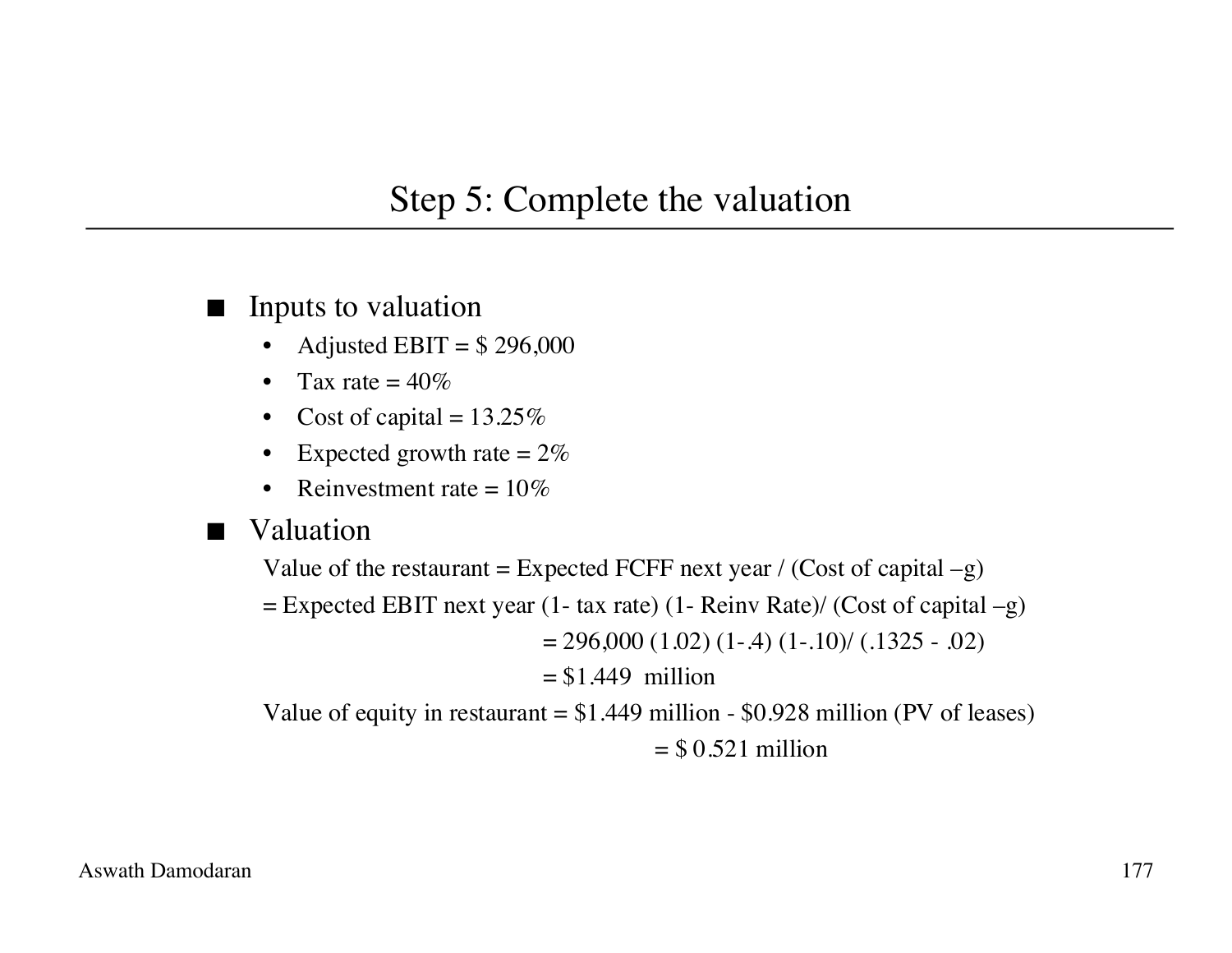#### Step 6: Consider the effect of illiquidity

- In private company valuation, illiquidity is a constant theme. All the talk, though, seems to lead to a rule of thumb. The illiquidity discount for a private firm is between 20-30% and does not vary across private firms.
- But illiquidity should vary across:
	- *Companies:* Healthier and larger companies, with more liquid assets, should have smaller discounts than money-losing smaller businesses with more illiquid assets.
	- *Time:* Liquidity is worth more when the economy is doing badly and credit is tough to come by than when markets are booming.
	- *Buyers*: Liquidity is worth more to buyers who have shorter time horizons and greater cash needs than for longer term investors who don't need the cash and are willing to hold the investment.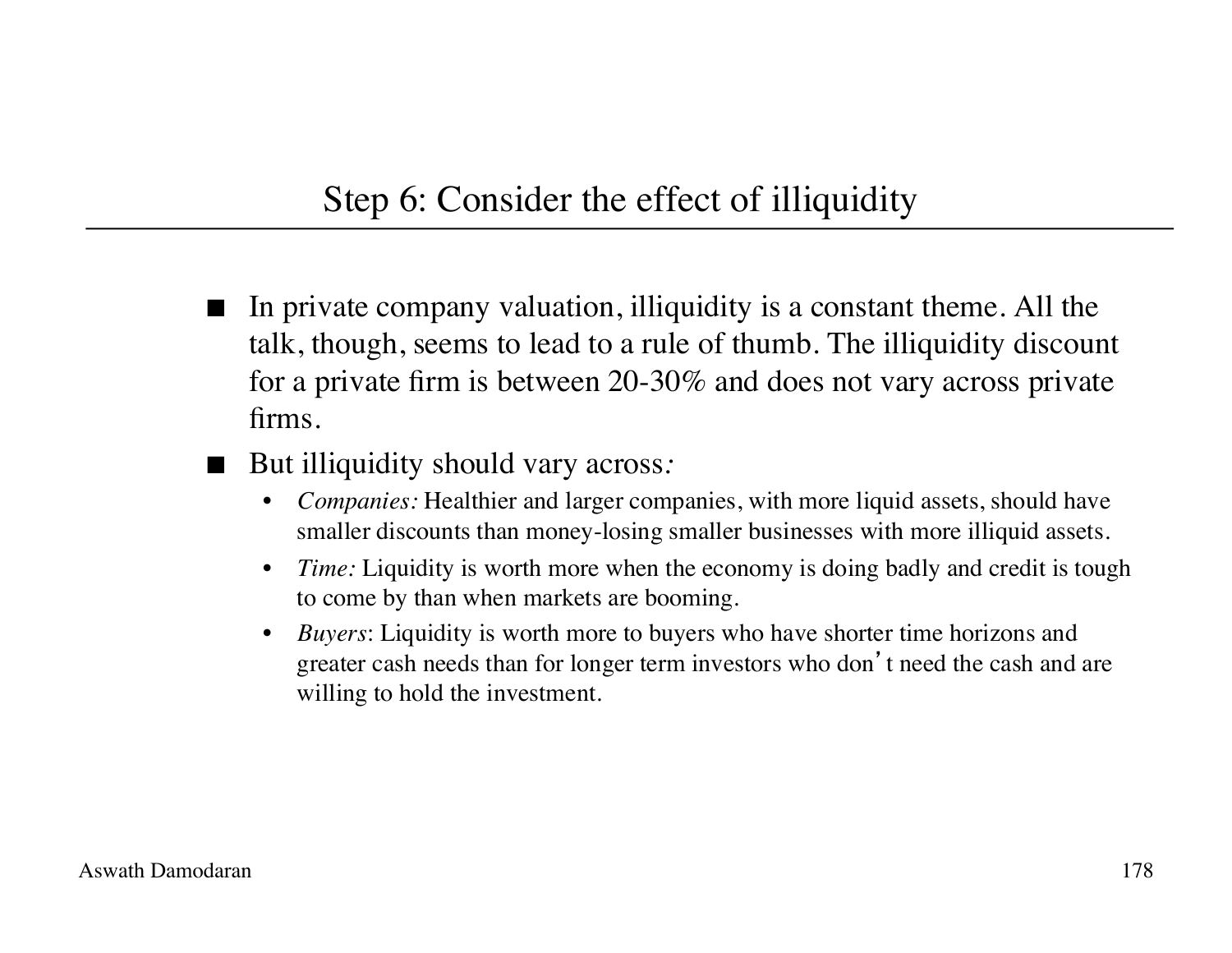### The Standard Approach: Illiquidity discount based on illiquid publicly traded assets

- Restricted stock: These are stock issued by publicly traded companies to the market that bypass the SEC registration process but the stock cannot be traded for one year after the issue.
- **Pre-IPO transactions:** These are transactions prior to initial public offerings where equity investors in the private firm buy (sell) each other's stakes.
- In both cases, the discount is estimated the be the difference between the market price of the liquid asset and the observed transaction price of the illiquid asset.
	- Discount  $_{\text{Restricted stock}}$  = Stock price Price on restricted stock offering
	- $Discount_{\text{P}} = \text{IPO}$  offering price Price on pre-IPO transaction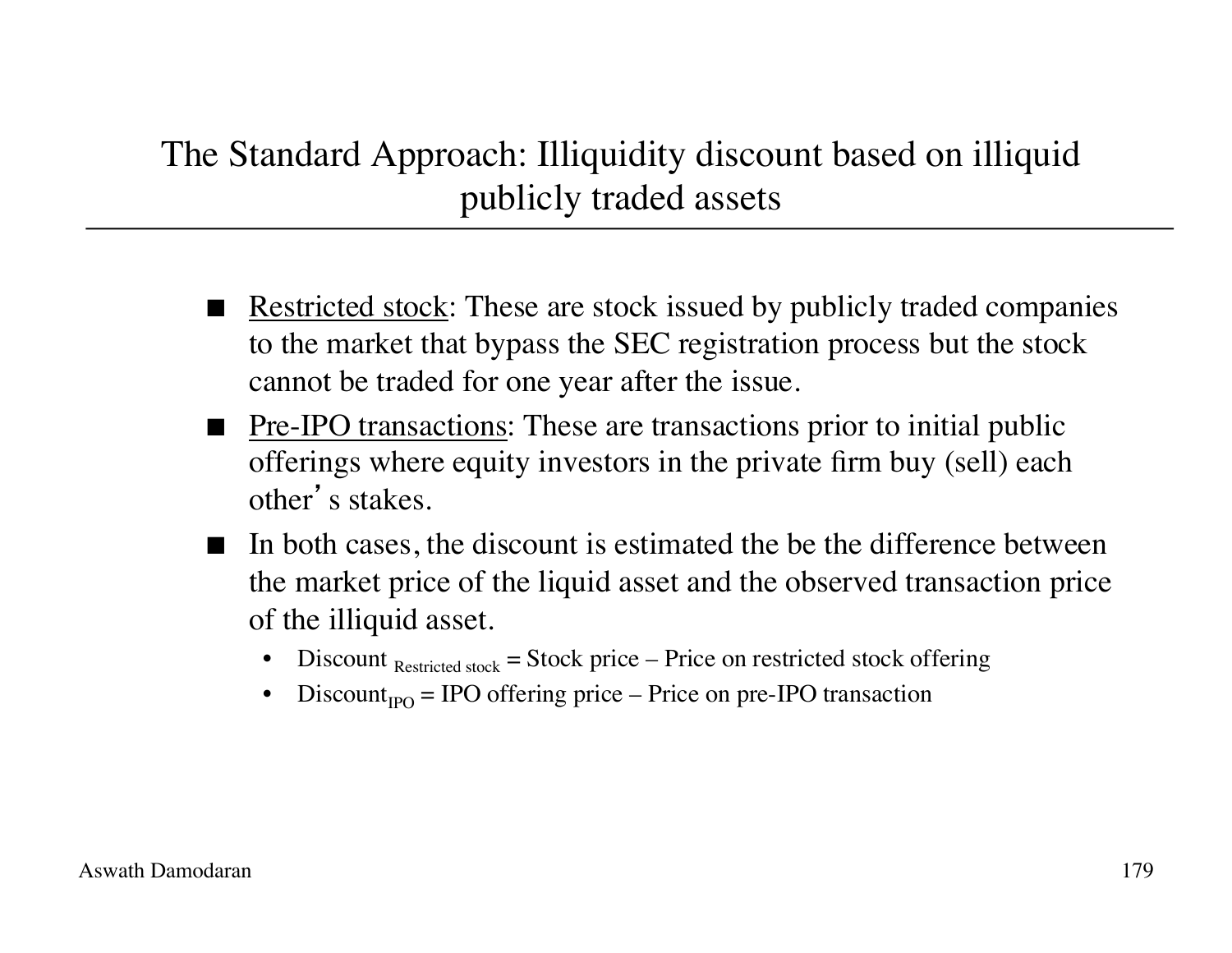#### The Restricted Stock Discount

- Aggregate discount studies
	- Maher examined restricted stock purchases made by four mutual funds in the period 1969-73 and concluded that they traded an average discount of 35.43% on publicly traded stock in the same companies.
	- Moroney reported a mean discount of 35% for acquisitions of 146 restricted stock issues by 10 investment companies, using data from 1970.
	- In a study of restricted stock offerings from the 1980s, Silber (1991) finds that the median discount for restricted stock is 33.75%.
- Silber related the size of the discount to characteristics of the offering:  $LN(RPRS) = 4.33 + 0.036 LN(REV) - 0.142 LN(RBRT) + 0.174 DEN + 0.332$ DCUST
	- RPRS = Relative price of restricted stock (to publicly traded stock)
	- $REV =$  Revenues of the private firm (in millions of dollars)
	- RBRT = Restricted Block relative to Total Common Stock in  $\%$
	- DERN  $=$  1 if earnings are positive; 0 if earnings are negative;
	- $DCUST = 1$  if there is a customer relationship with the investor; 0 otherwise;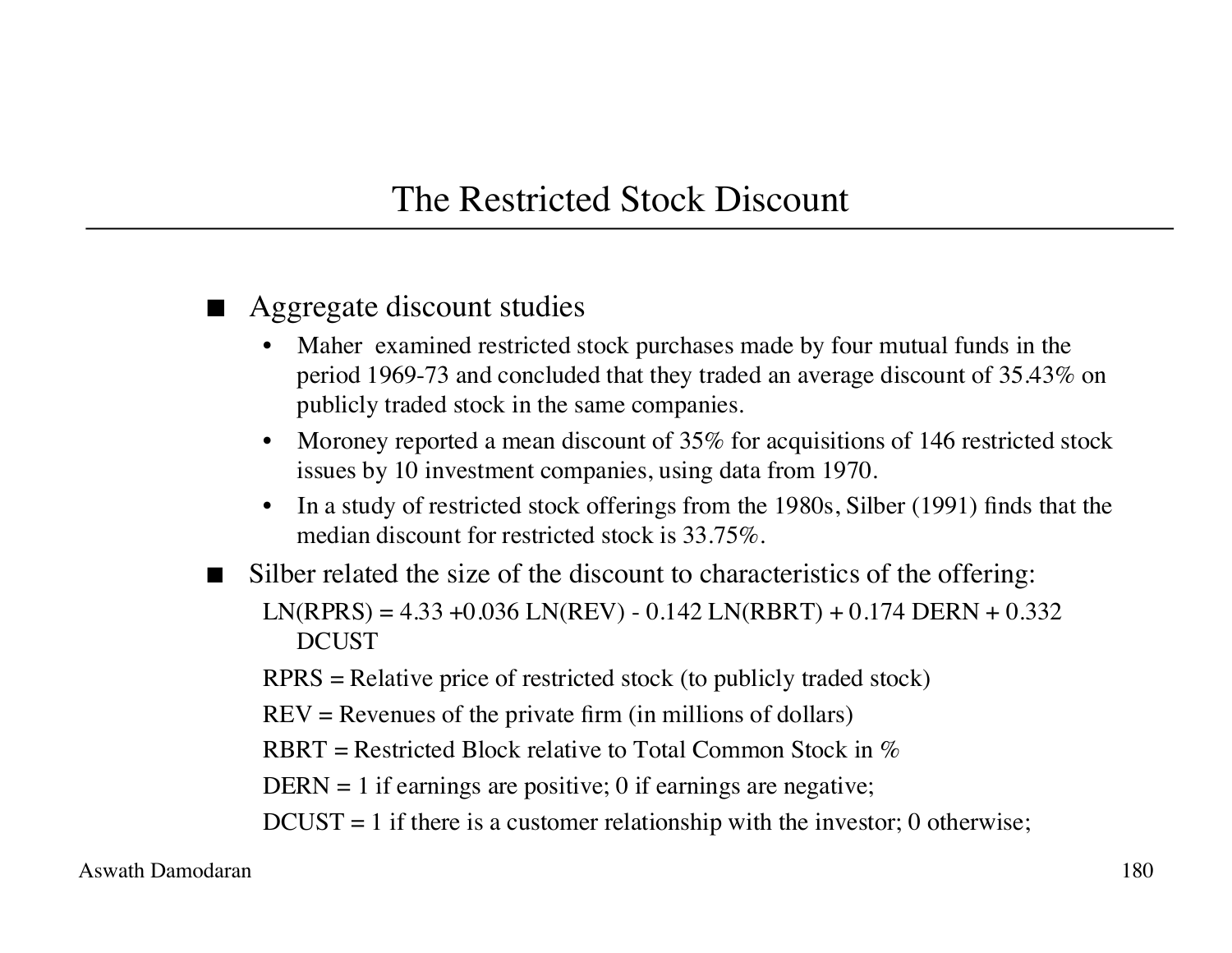### Cross sectional differences in Illiquidity: Extending the Silber regression

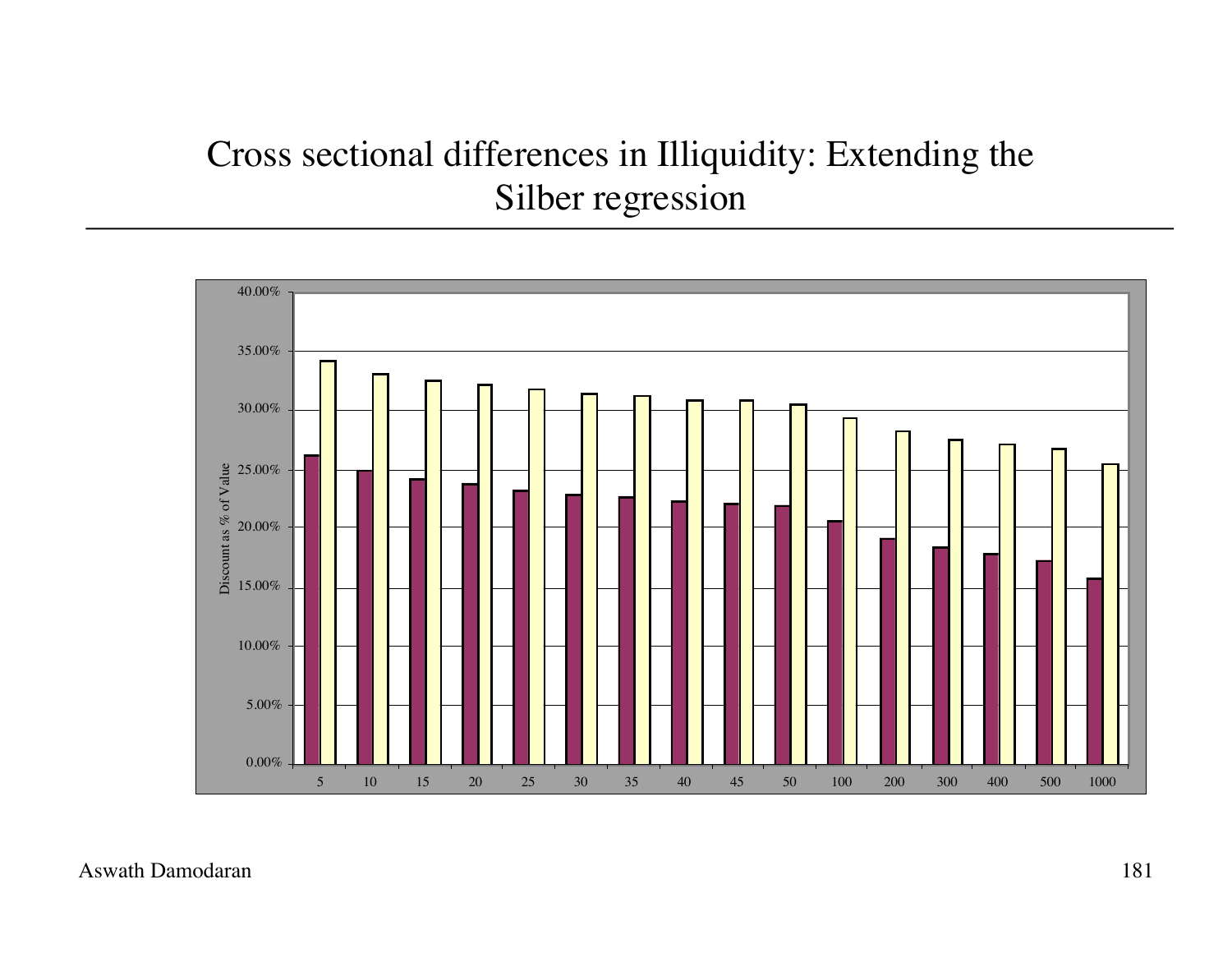### The IPO discount: Pricing on pre-IPO transactions (in 5 months prior to IPO)



Figure 4: Discount on IPOs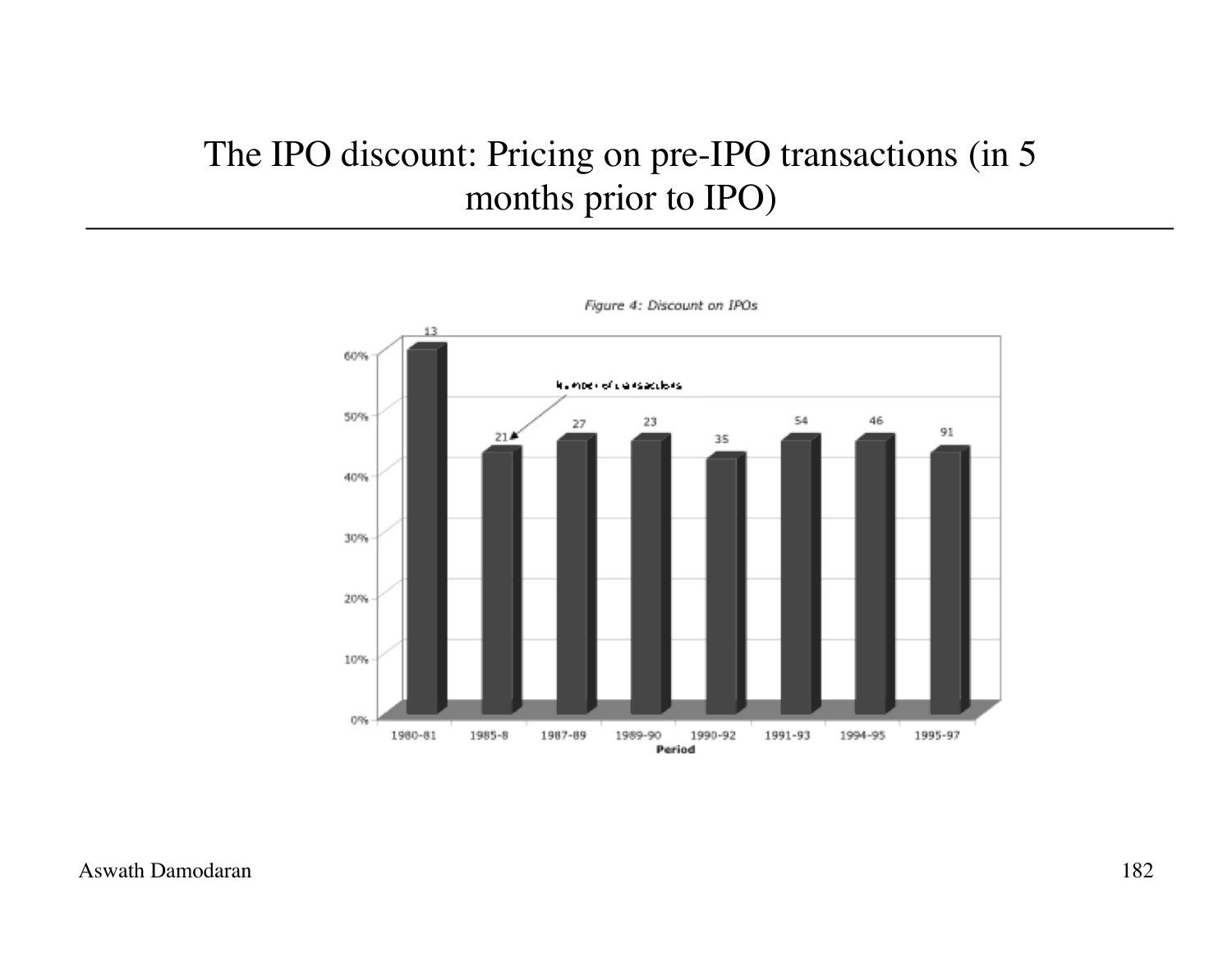# The "sampling" problem

- With both restricted stock and the IPO studies, there is a significant sampling bias problem.
	- The companies that make restricted stock offerings are likely to be small, troubled firms that have run out of conventional financing options.
	- The types of IPOs where equity investors sell their stake in the five months prior to the IPO at a huge discount are likely to be IPOs that have significant pricing uncertainty associated with them.
- With restricted stock, the magnitude of the sampling bias was estimated by comparing the discount on all private placements to the discount on restricted stock offerings. One study concluded that the "illiquidity" alone accounted for a discount of less than  $10\%$  (leaving the balance of 20-25% to be explained by sampling problems).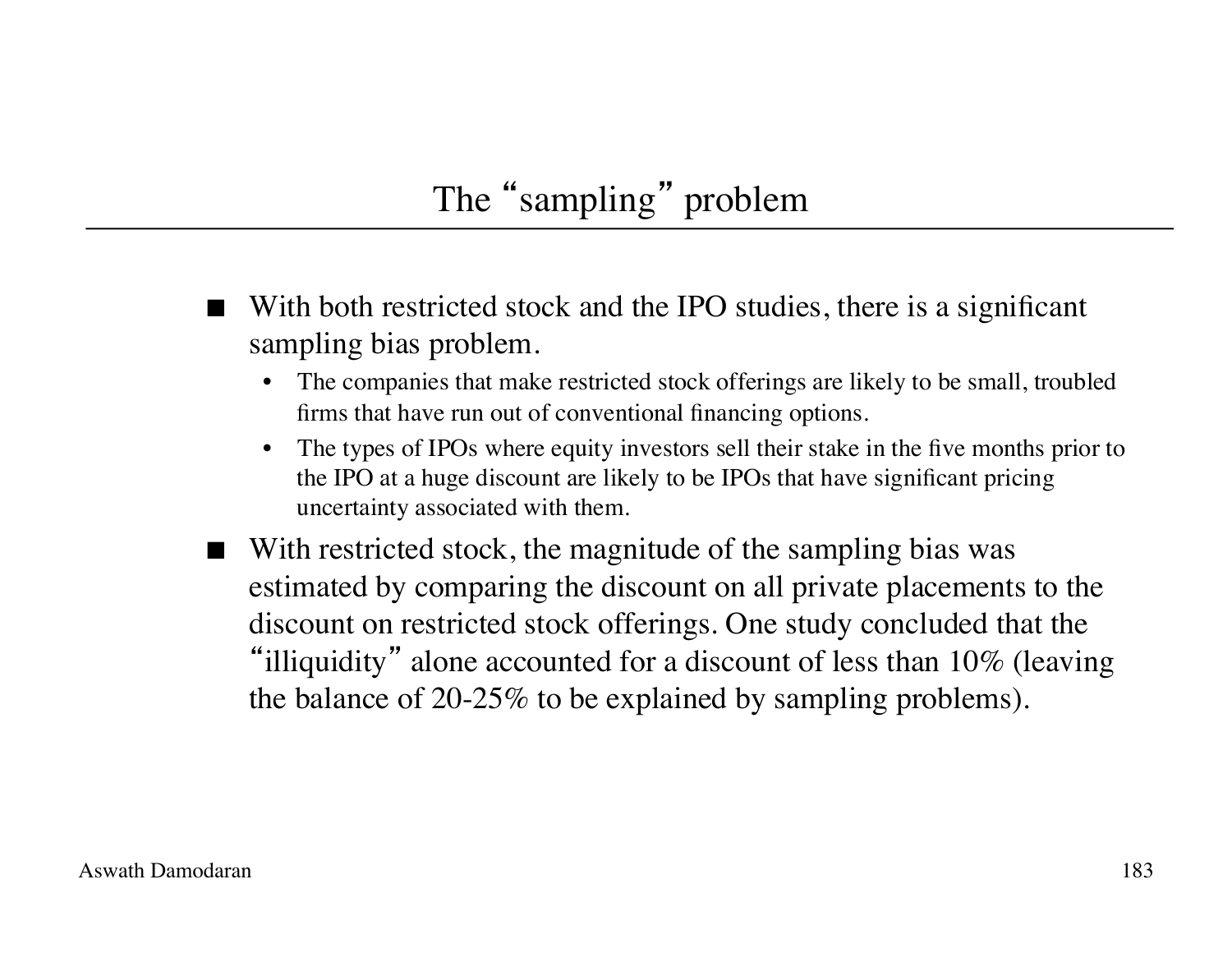#### An alternative approach: Use the whole sample

- All traded assets are illiquid. The bid ask spread, measuring the difference between the price at which you can buy and sell the asset at the same point in time is the illiquidity measure.
- We can regress the bid-ask spread (as a percent of the price) against variables that can be measured for a private firm (such as revenues, cash flow generating capacity, type of assets, variance in operating income) and are also available for publicly traded firms. Using data from the end of 2000, for instance, we regressed the bid-ask spread against annual revenues, a dummy variable for positive earnings (DERN: 0 if negative and 1 if positive), cash as a percent of firm value and trading volume.
	- Spread = 0.145 0.0022 ln (Annual Revenues) -0.015 (DERN) 0.016 (Cash/ Firm Value) – 0.11 (\$ Monthly trading volume/ Firm Value)
- You could plug in the values for a private firm into this regression (with zero trading volume) and estimate the spread for the firm.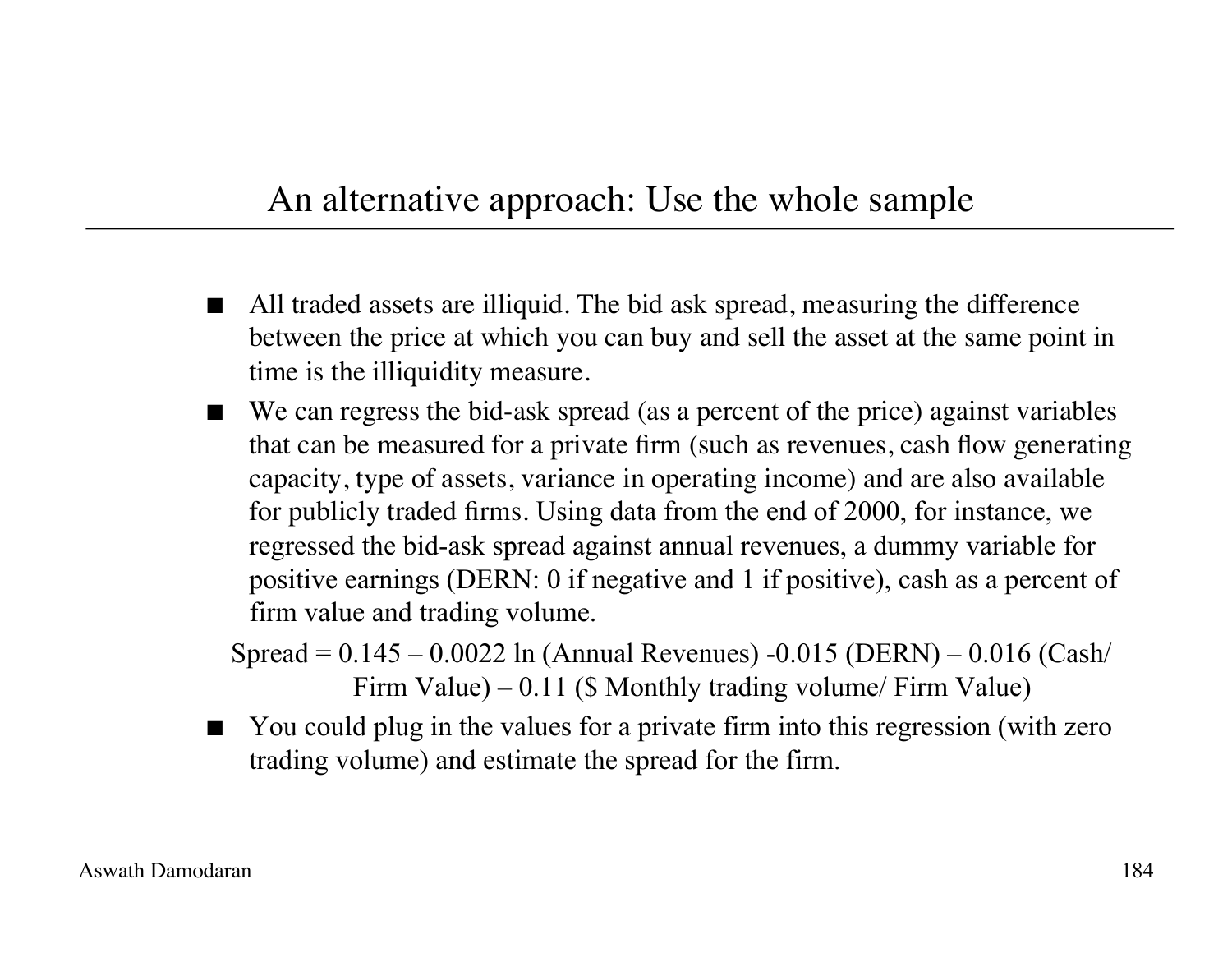### Estimating the illiquidity discount for the restaurant

| <b>Approach used</b>                                                                        | <b>Estimated discount</b>                                                                                    | <b>Value of restaurant</b>             |
|---------------------------------------------------------------------------------------------|--------------------------------------------------------------------------------------------------------------|----------------------------------------|
| Bludgeon (Fixed)<br>discount)                                                               | 25%                                                                                                          | $$0.521 (1-.25) = $0.391$<br>million   |
| Refined Bludgeon (Fixed)<br>discount with adjustment<br>for revenue size/<br>profitability) | 28.75%<br>(Silber adjustment for<br>small revenues and<br>positive profits to a<br>base discount of $25\%$ ) | $$0.521 (1-.2875) = $0.371$<br>million |
| Bid-ask spread regression                                                                   | $= 0.145 - 0.0022$ ln<br>$(1.2) -0.015(1) -$<br>$0.016(.05) - 0.11$<br>$(0)=12.88\%$                         | $$0.521 (1-.1288) = $0.454$<br>million |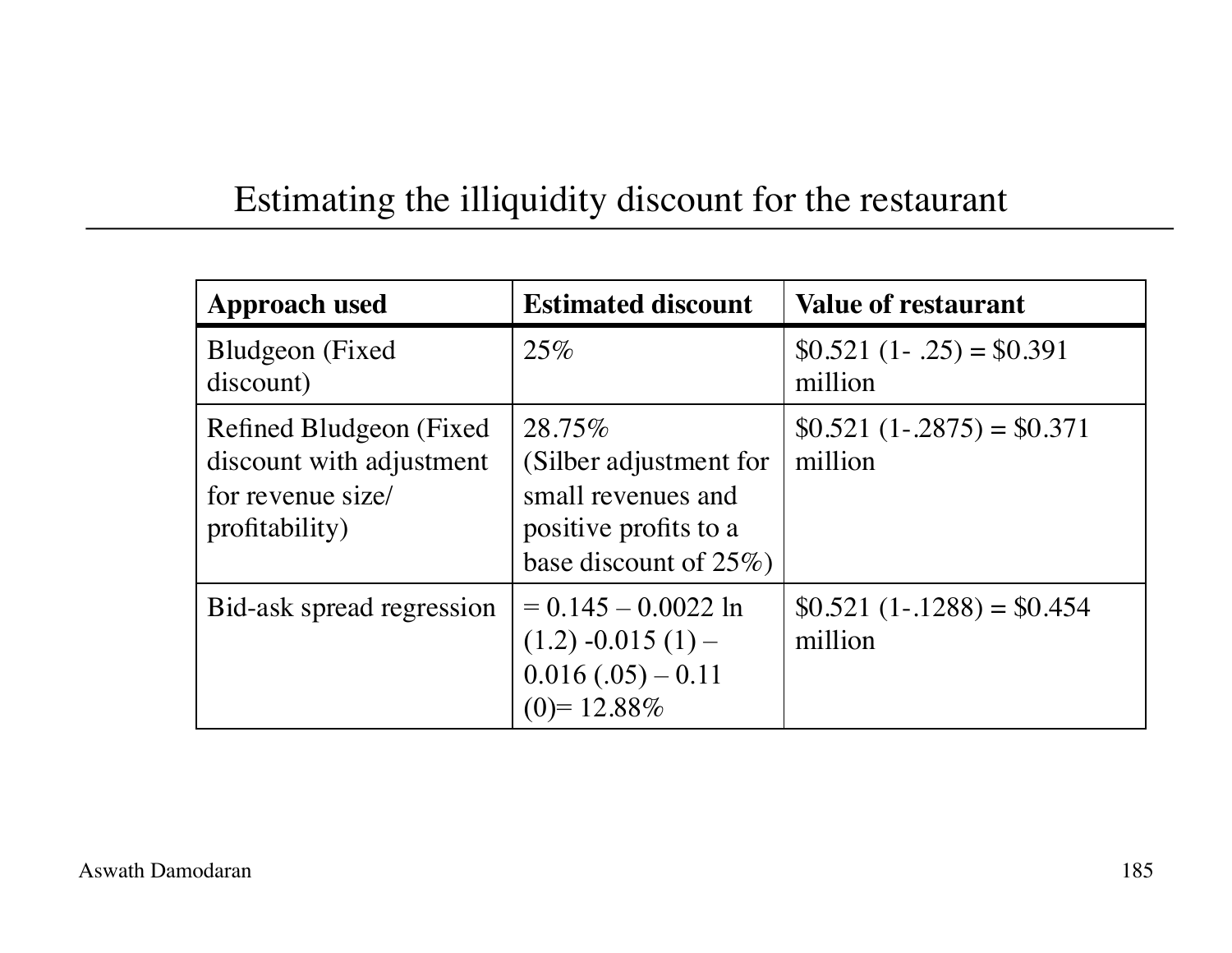### II. Private company sold to publicly traded company

- The key difference between this scenario and the previous scenario is that the seller of the business is not diversified but the buyer is (or at least the investors in the buyer are). Consequently, they can look at the same firm and see very different amounts of risk in the business with the seller seeing more risk than the buyer.
- The cash flows may also be affected by the fact that the tax rates for publicly traded companies can diverge from those of private owners.
- Finally, there should be no illiquidity discount to a public buyer, since investors in the buyer can sell their holdings in a market.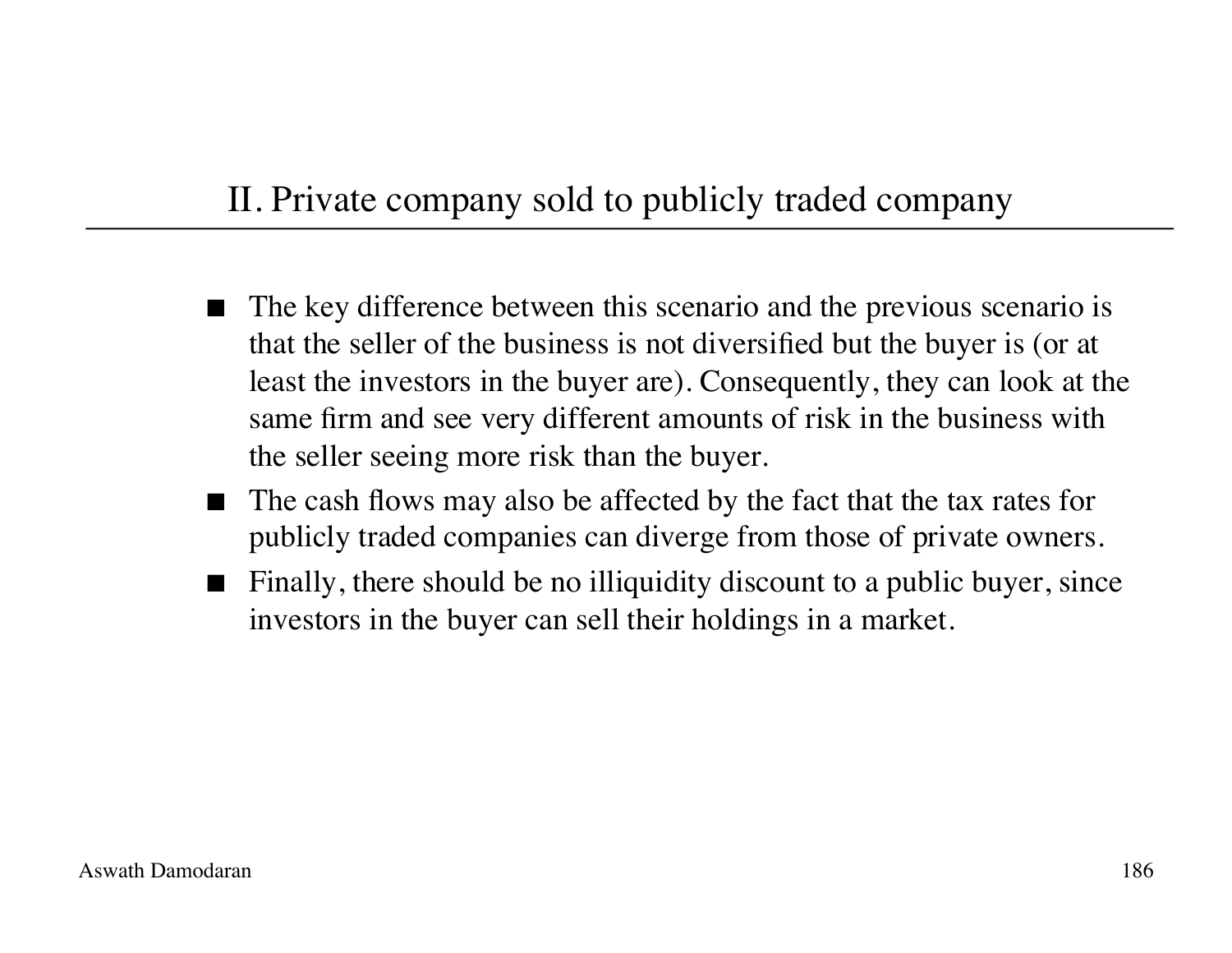### Revisiting the cost of equity and capital: Restaurant Valuation

|                        | Private | Public |
|------------------------|---------|--------|
| Unlevred beta          | 2.36    | 1.18   |
| Debt to equity ratio   | 14.33%  | 14.33% |
| Tax rate               | 40%     | 40%    |
| Pre-tax cost of debt   | 7.50%   | 7.50%  |
| Levered beta           | 2.56    | 1.28   |
| Riskfree rate          | 4.25%   | 4.25%  |
| Equity risk premium    | 4%      | 4%     |
| Cost of equity         | 14.5%   | 9.38%  |
|                        |         |        |
| After-tax cost of debt | 4.50%   | 4.50%  |
| Cost of capital        | 13.25%  | 8.76%  |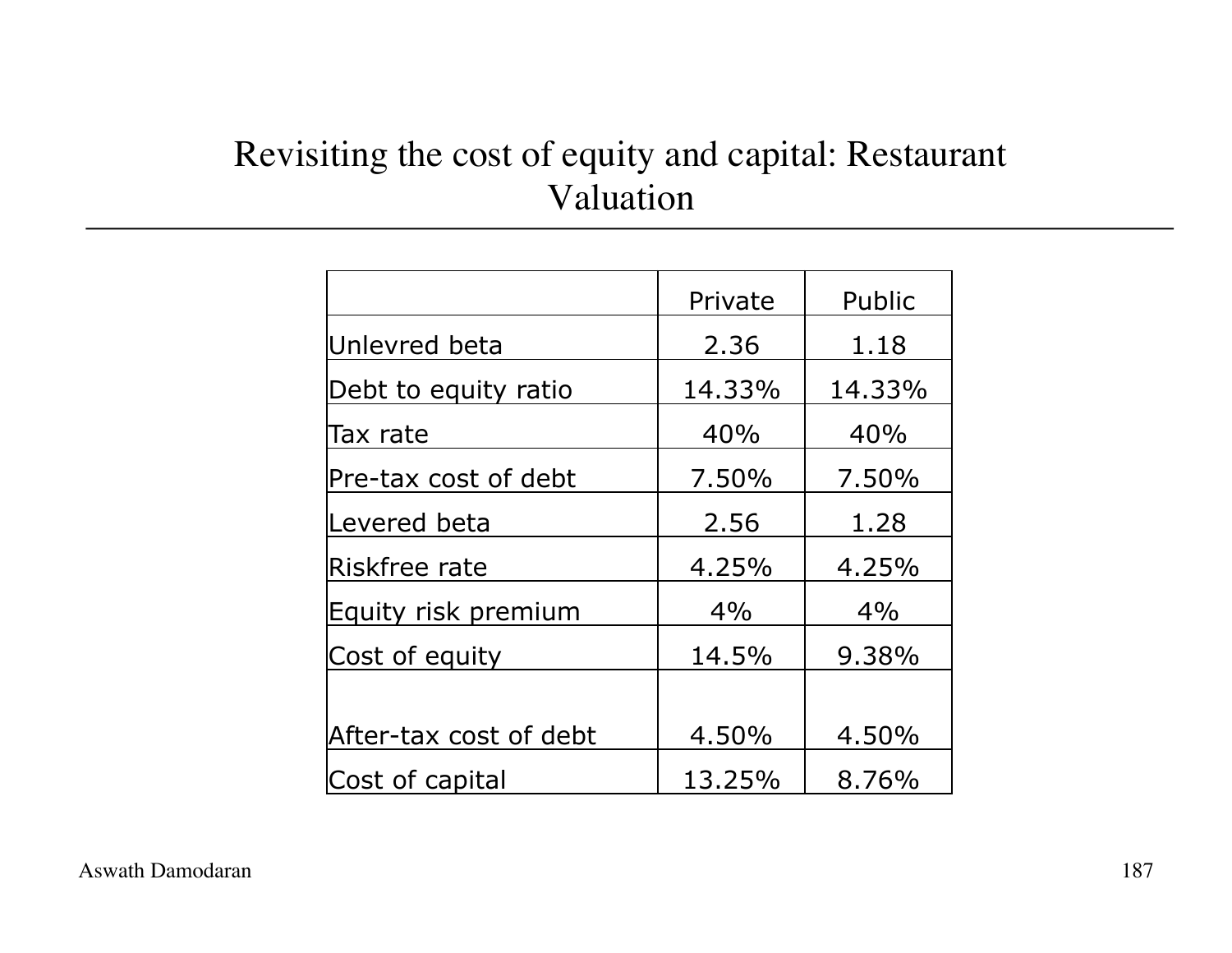## Revaluing the restaurant to a "public" buyer

|                        | Private    | Public     |
|------------------------|------------|------------|
| <b>Adjusted EBIT =</b> | 370        | 370        |
| Key person             |            |            |
| $discount =$           | 20%        | 20%        |
| $EBIT =$               | 296        | 296        |
|                        |            |            |
| <b>Expected growth</b> |            |            |
| $rate =$               | 2%         | 2%         |
| Return on capital =    | 20%        | 20%        |
| Reinvestment rate =    | 10.00%     | 10.00%     |
|                        |            |            |
| FCFF next year $=$     | \$163.04   | \$163.04   |
| Cost of capital $=$    | 13.25%     | 8.76%      |
| Value of business=     | \$1,449.22 | \$2,411.79 |
| - Debt                 | \$928.23   | \$928.23   |
| Value of equity $=$    | \$520.99   | \$1,483.56 |
| - Illiquidity discount | 12.88%     | 0.00%      |
| <b>Value of equity</b> | \$453.88   | \$1,483.56 |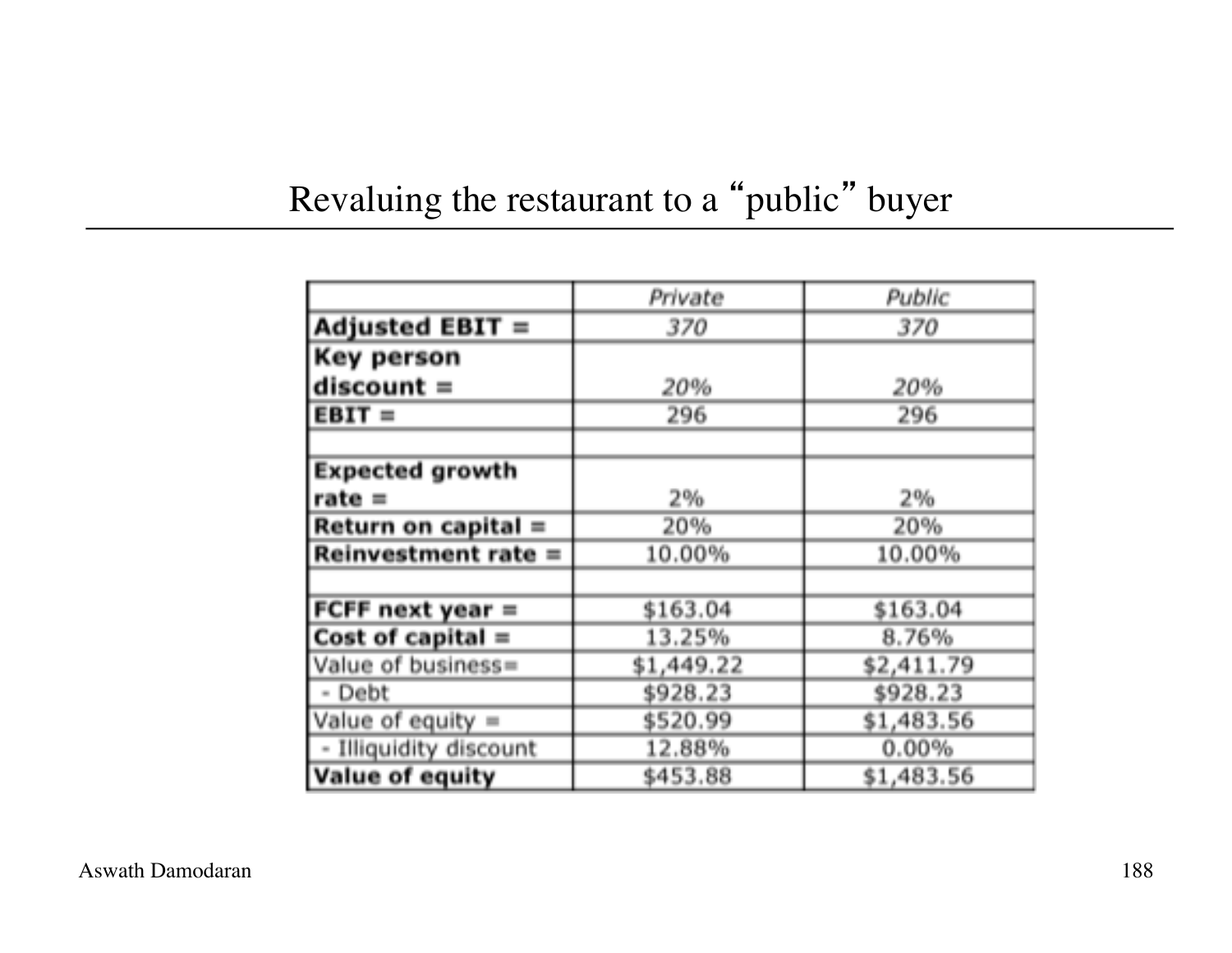#### So, what price should you ask for?

- Assume that you represent the chef/owner of the restaurant and that you were asking for a "reasonable" price for the restaurant. What would you ask for?
- $\Box$  \$454,000
- $\Box$  \$1.484 million
- $\Box$  Some number in the middle
- If it is "some number in the middle", what will determine what you will ultimately get for your business?
- $\blacksquare$  How would you alter the analysis, if your best potential bidder is a private equity or VC fund rather than a publicly traded firm?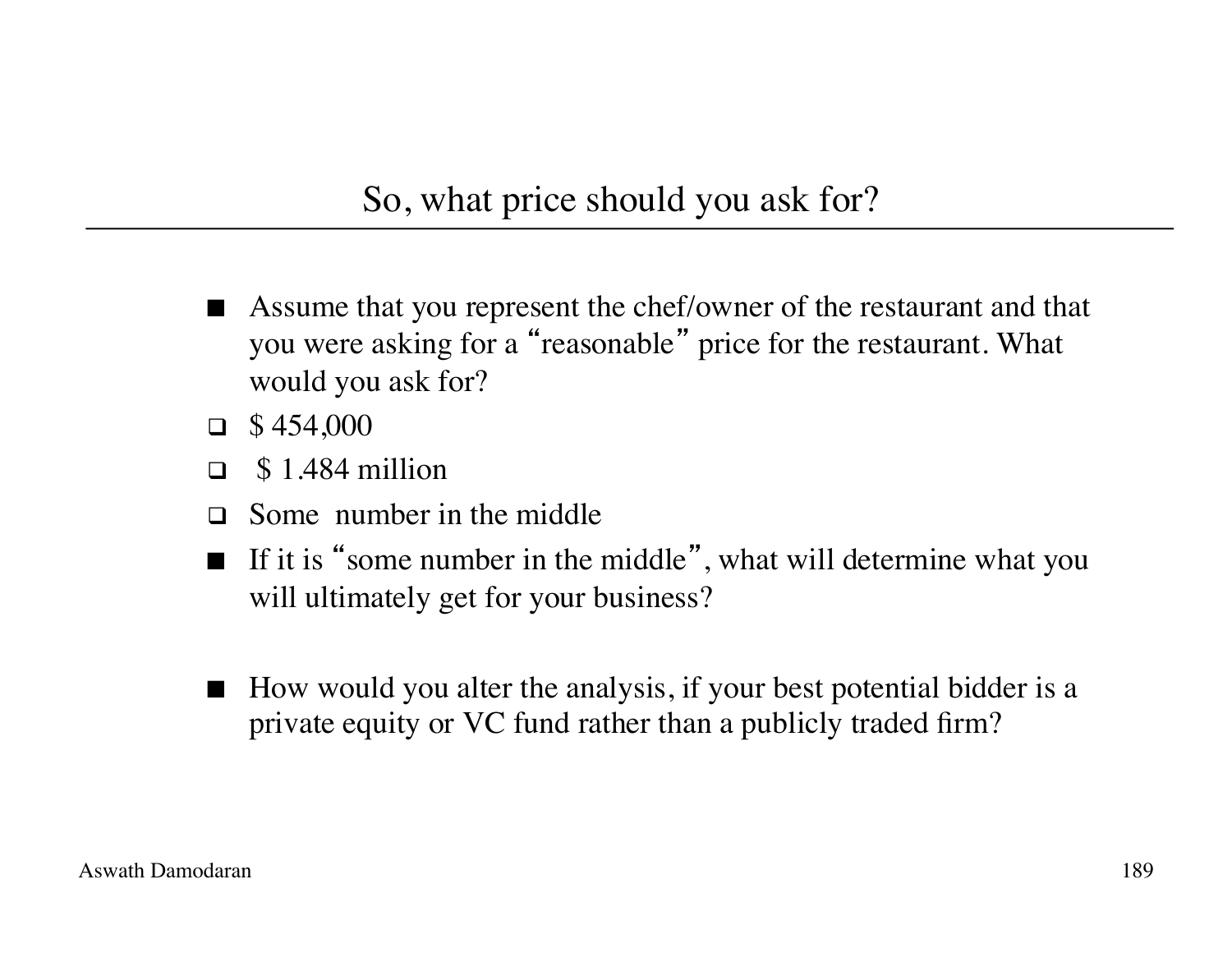### III. Private company for initial public offering

- In an initial public offering, the private business is opened up to investors who clearly are diversified (or at least have the option to be diversified).
- There are control implications as well. When a private firm goes public, it opens itself up to monitoring by investors, analysts and market.
- The reporting and information disclosure requirements shift to reflect a publicly traded firm.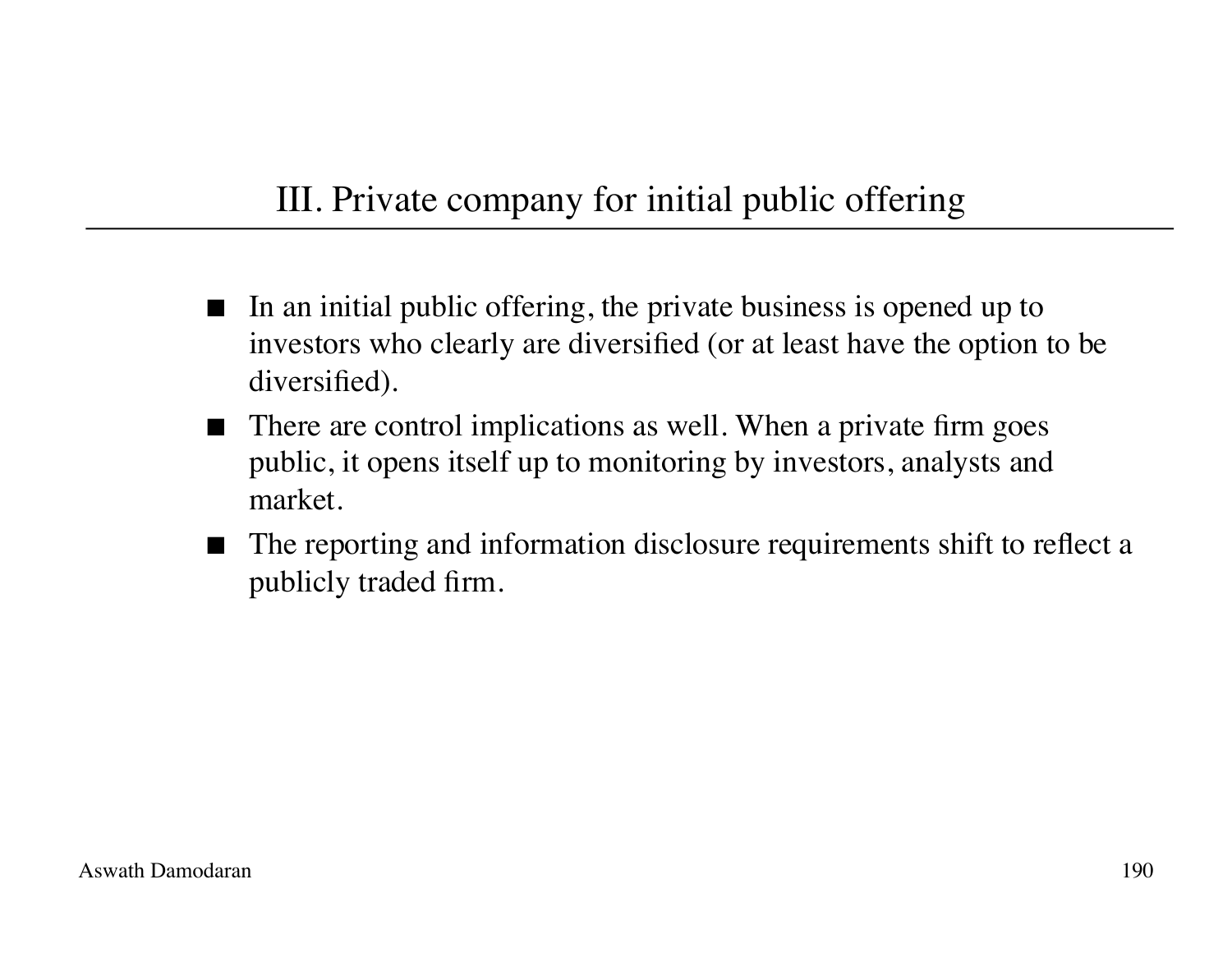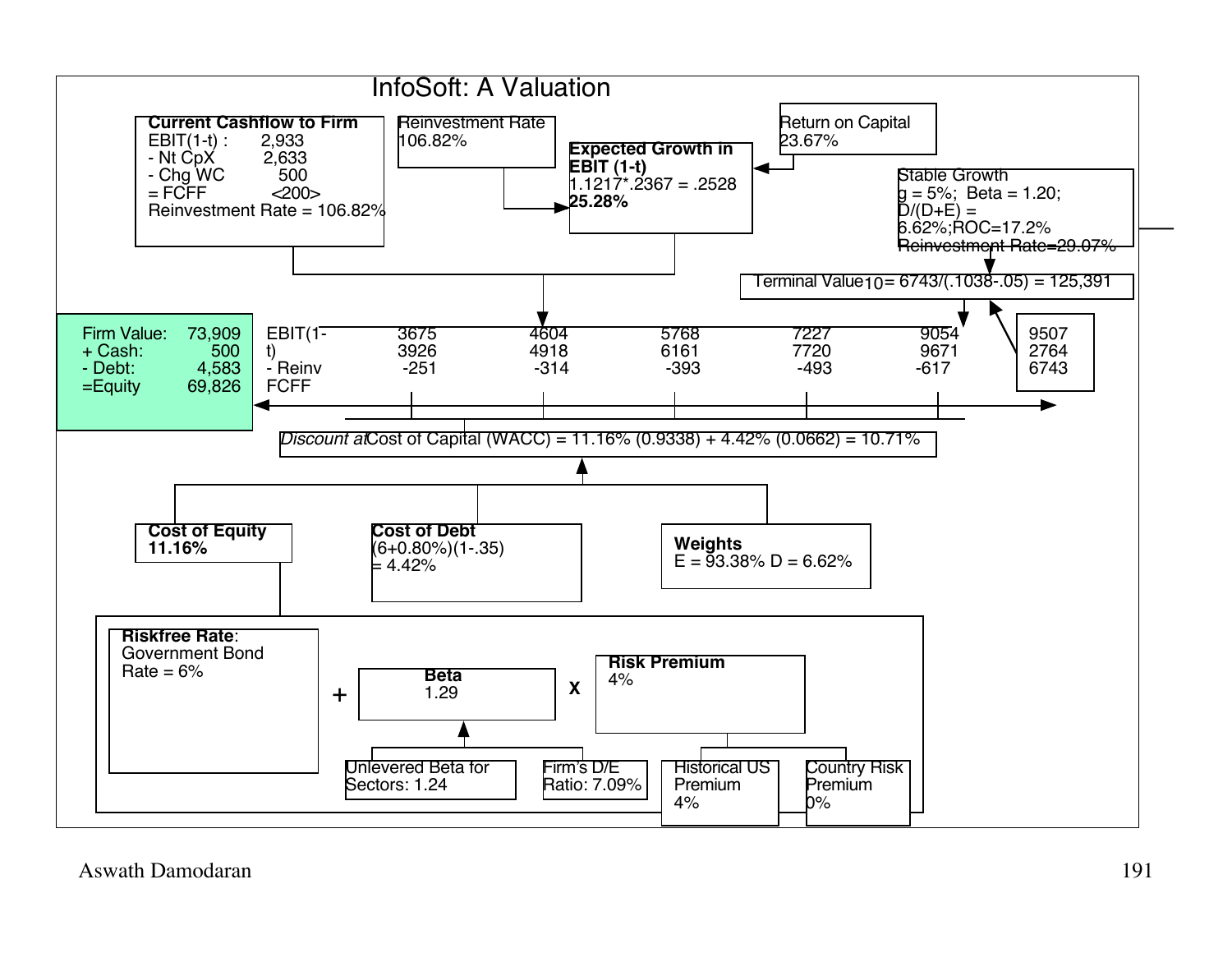#### The twists in an initial public offering

- Valuation issues:
	- Use of the proceeds from the offering: The proceeds from the offering can be held as cash by the firm to cover future investment needs, paid to existing equity investors who want to cash out or used to pay down debt.
	- Warrants/ Special deals with prior equity investors: If venture capitalists and other equity investors from earlier iterations of fund raising have rights to buy or sell their equity at pre-specified prices, it can affect the value per share offered to the public.
- Pricing issues:
	- Institutional set-up: Most IPOs are backed by investment banking guarantees on the price, which can affect how they are priced.
	- Follow-up offerings: The proportion of equity being offered at initial offering and subsequent offering plans can affect pricing.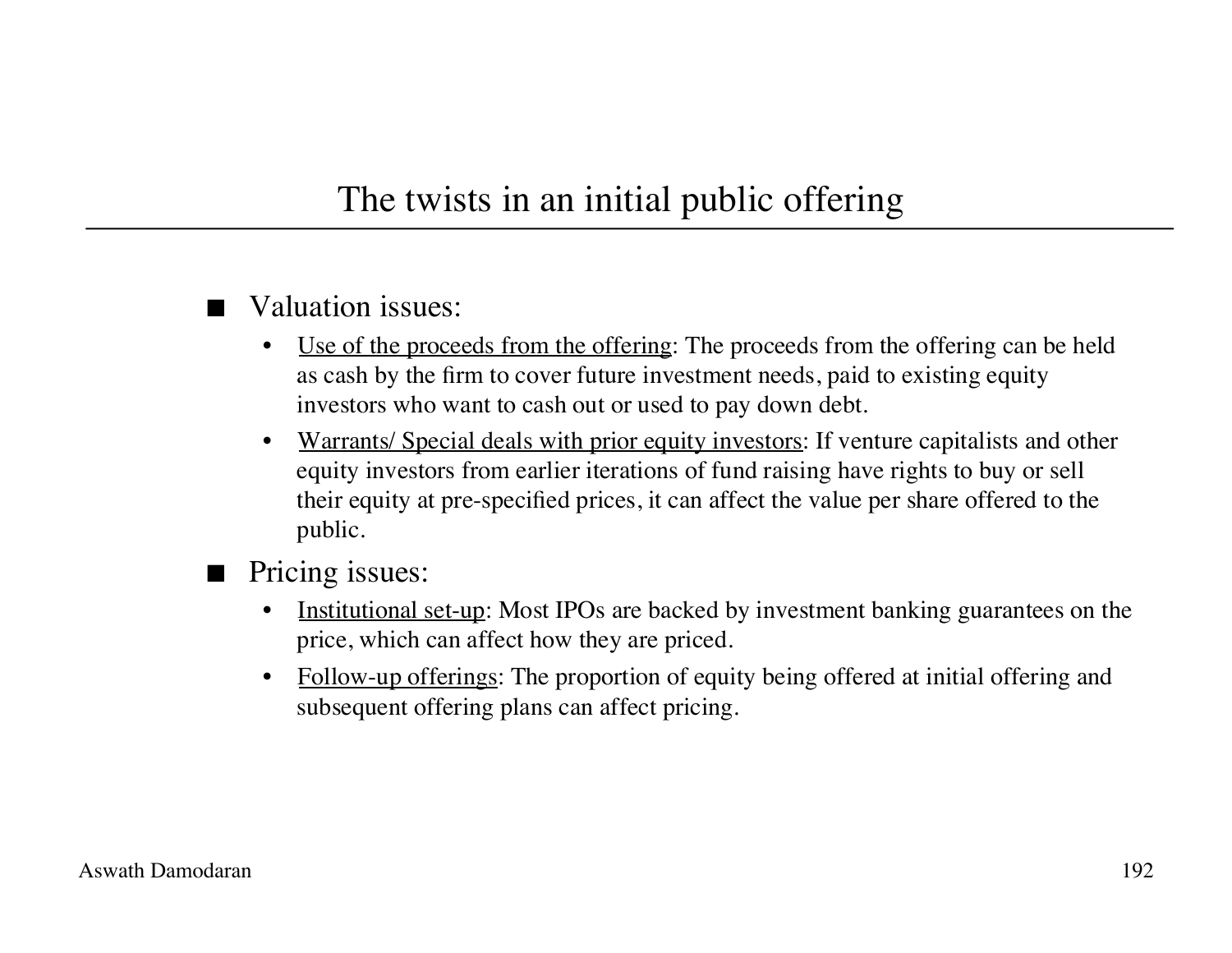#### A. Use of the Proceeds

- The proceeds from an initial public offering can be
	- Taken out of the firm by the existing owners
	- Used to pay down debt and other obligations
	- Held as cash by the company to cover future reinvestment needs
- How you deal with the issuance will depend upon how the proceeds are used.
	- If taken out of the firm  $\rightarrow$  Ignore in valuation
	- If used to pay down debt -> Change the debt ratio, which may change the cost of capital and the value of the firm
	- If held as cash to cover future reinvestment needs  $\rightarrow$  Add the cash proceeds from the IPO to the DCF valuation of the company.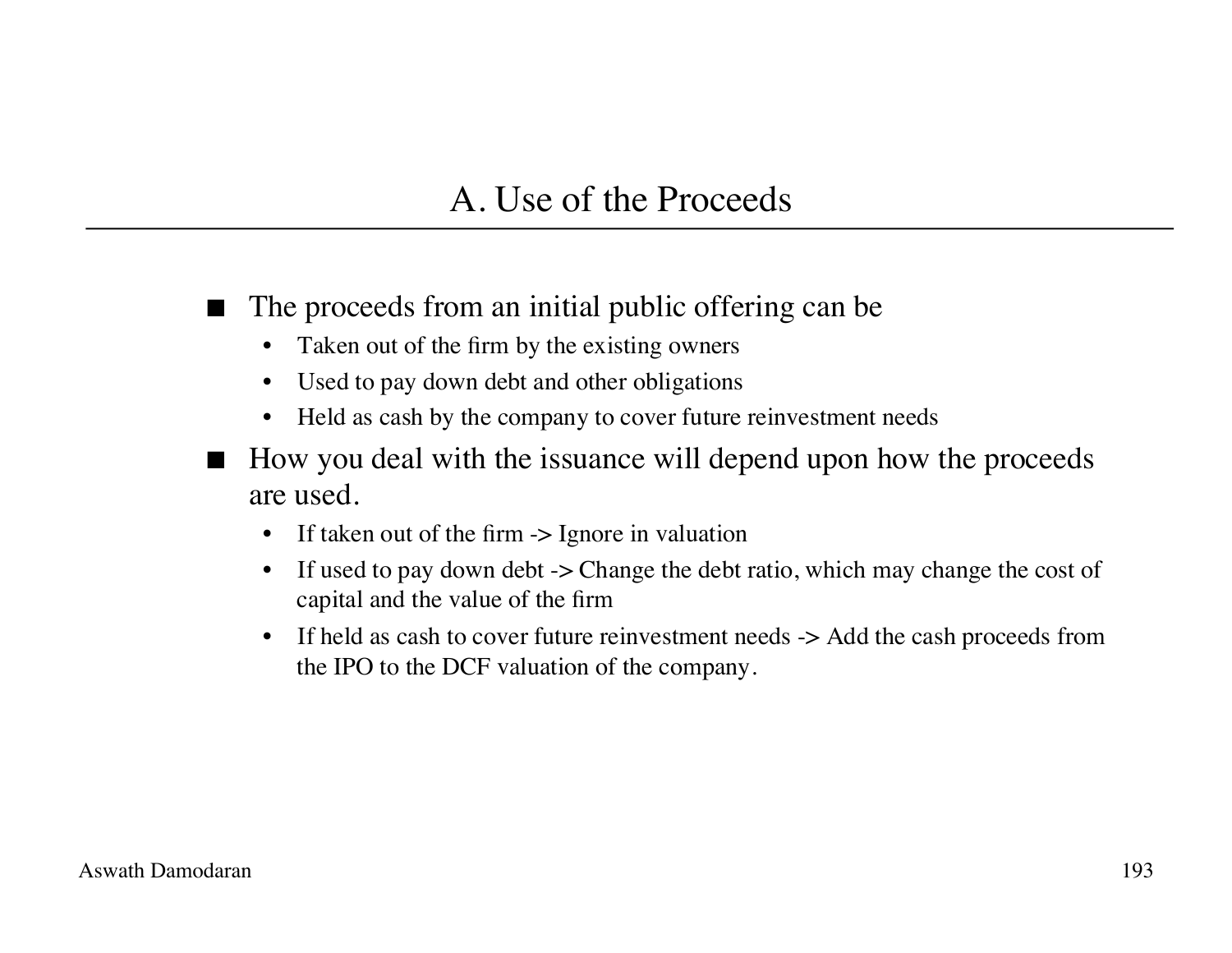#### The Infosoft example

■ We valued the equity in the DCF model at approximately \$70 million. Assume that 20% of the equity in Infosoft will be offered to the public and that \$ 10 million of the proceeds will be held by the firm to cover future investment needs and the rest will be withdrawn by existing equity investors. If the plan is to have 10 million shares outstanding in the firm, estimate the value per share.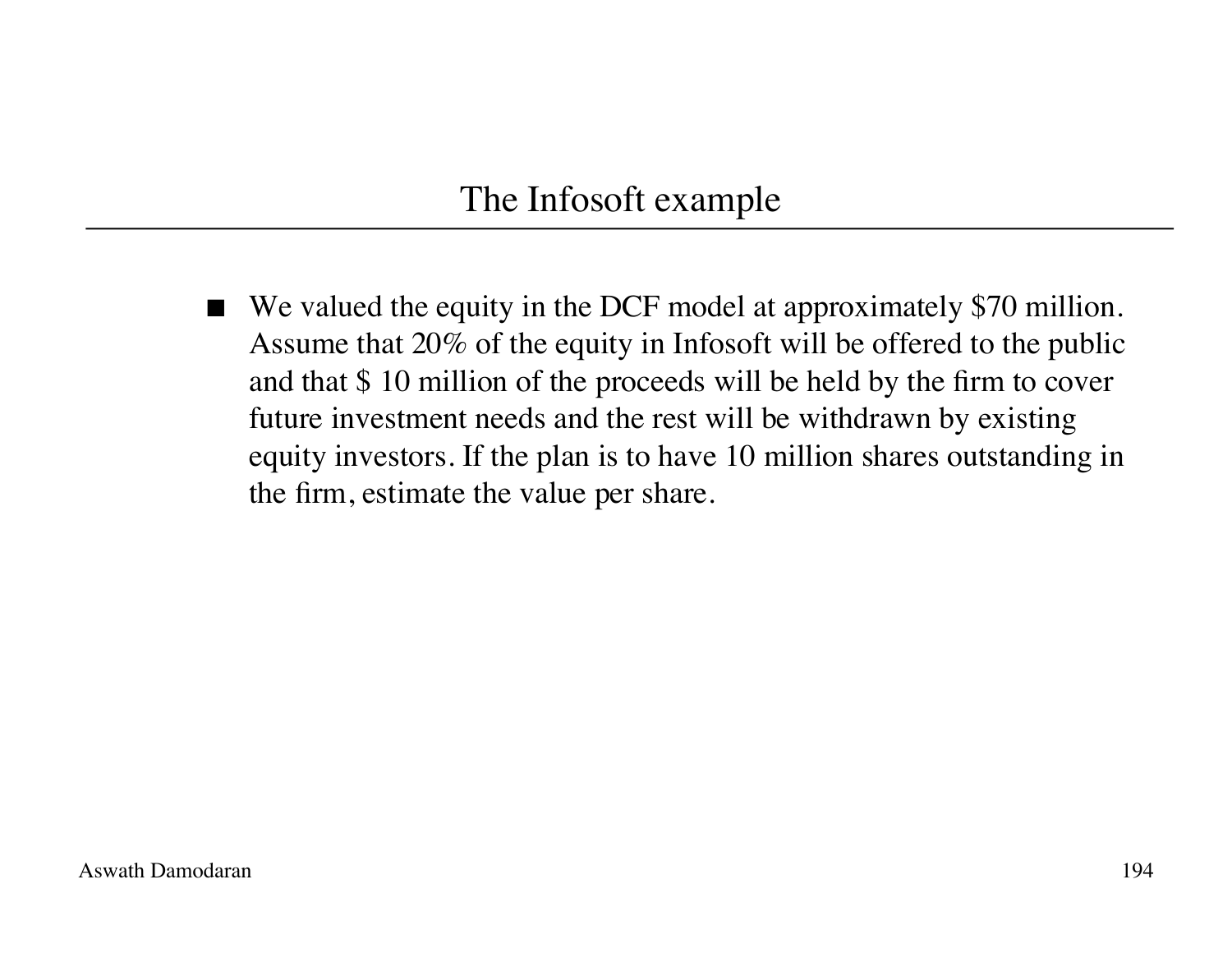### B. Claims from prior equity investors

- When a private firm goes public, there are already equity investors in the firm, including the founder(s), venture capitalists and other equity investors. In some cases, these equity investors can have warrants, options or other special claims on the equity of the firm.
- $\blacksquare$  If existing equity investors have special claims on the equity, the value of equity per share has to be affected by these claims. Specifically, these options need to be valued at the time of the offering and the value of equity reduced by the option value before determining the value per share.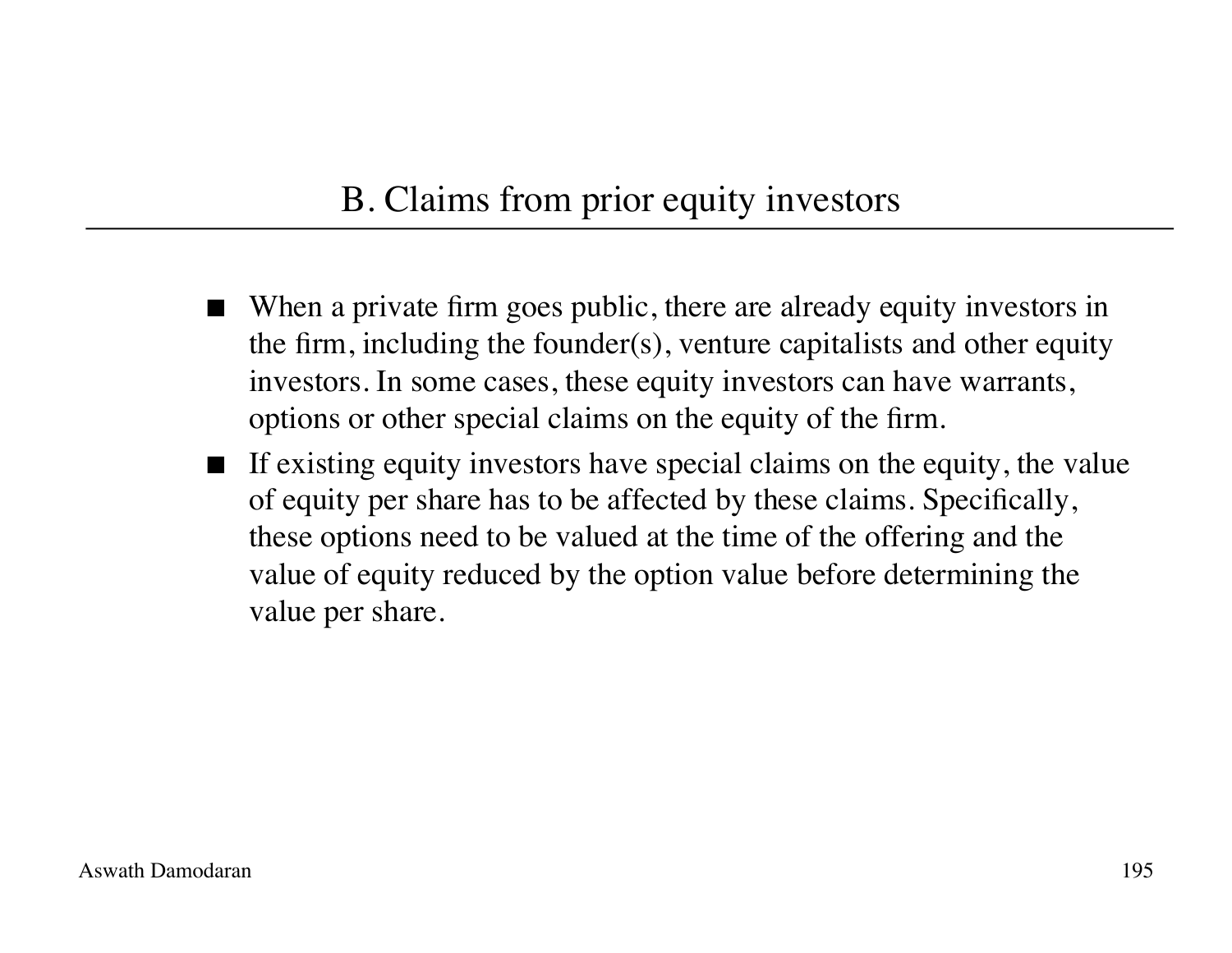### C. The Investment Banking guarantee…

- Almost all IPOs are managed by investment banks and are backed by a pricing guarantee, where the investment banker guarantees the offering price to the issuer. If the price at which the issuance is made is lower than the guaranteed price, the investment banker will buy the shares at the guaranteed price and potentially bear the loss.
- Earlier, we estimated the value of equity per share in Infosoft at \$8/ share. As the investment banker, would this also be your offering price? If not, why not?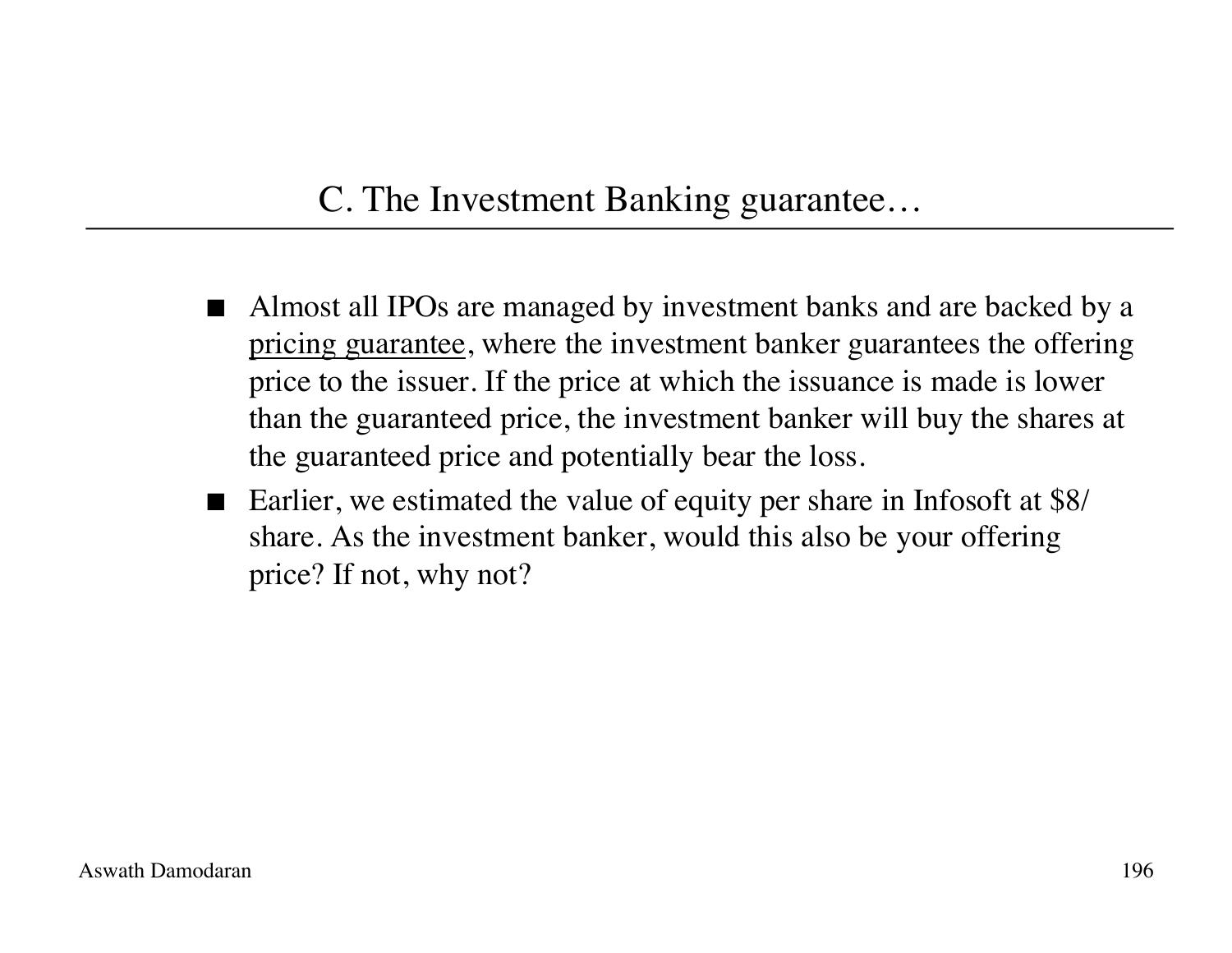#### The evidence on IPO pricing



The IPO story: The offering day return to investors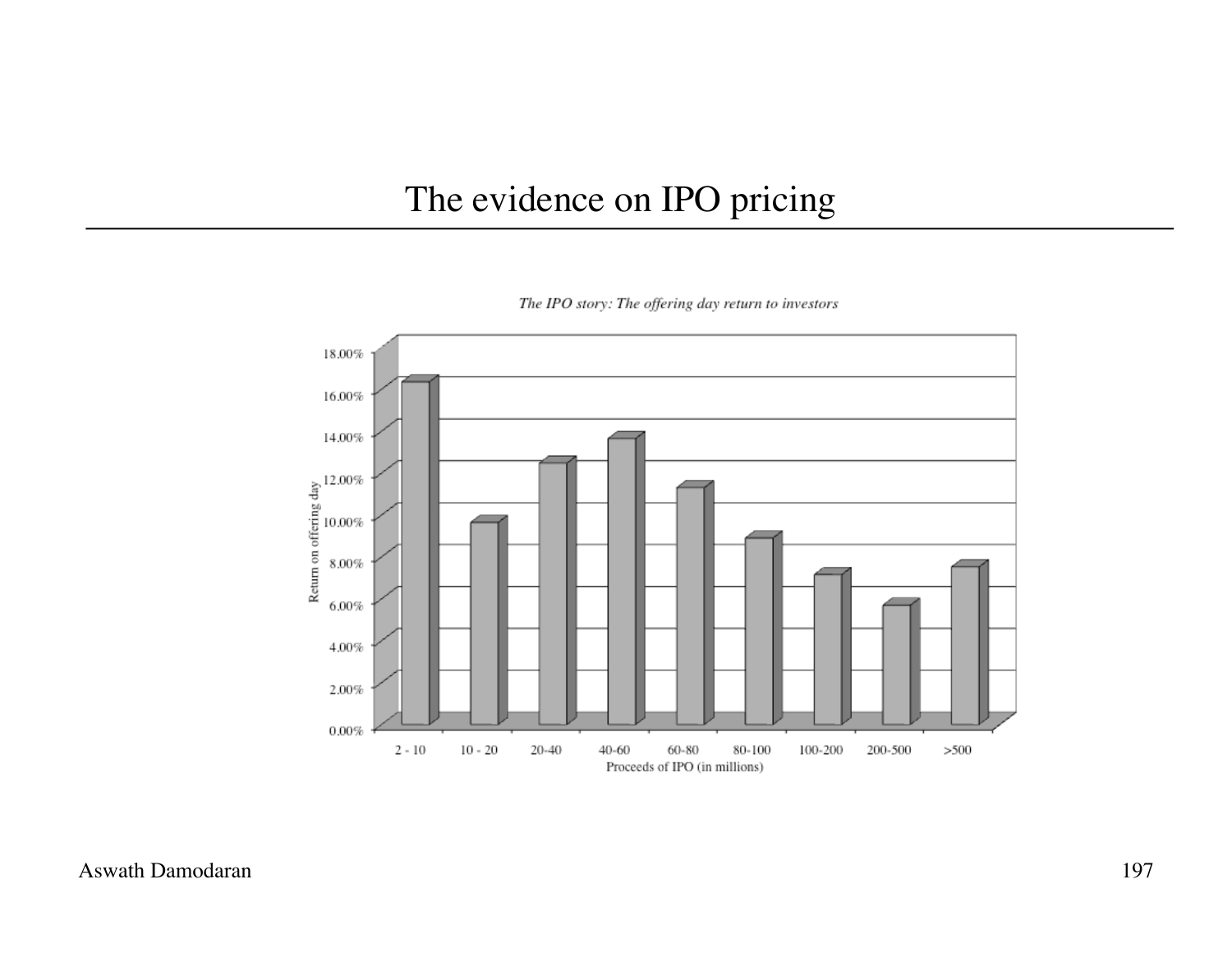An investment opportunity?

 Assume that investment banks try to under price initial public offerings by approximately 10-15%. As an investor, what strategy would you adopt to take advantage of this behavior?

■ Why might it not work?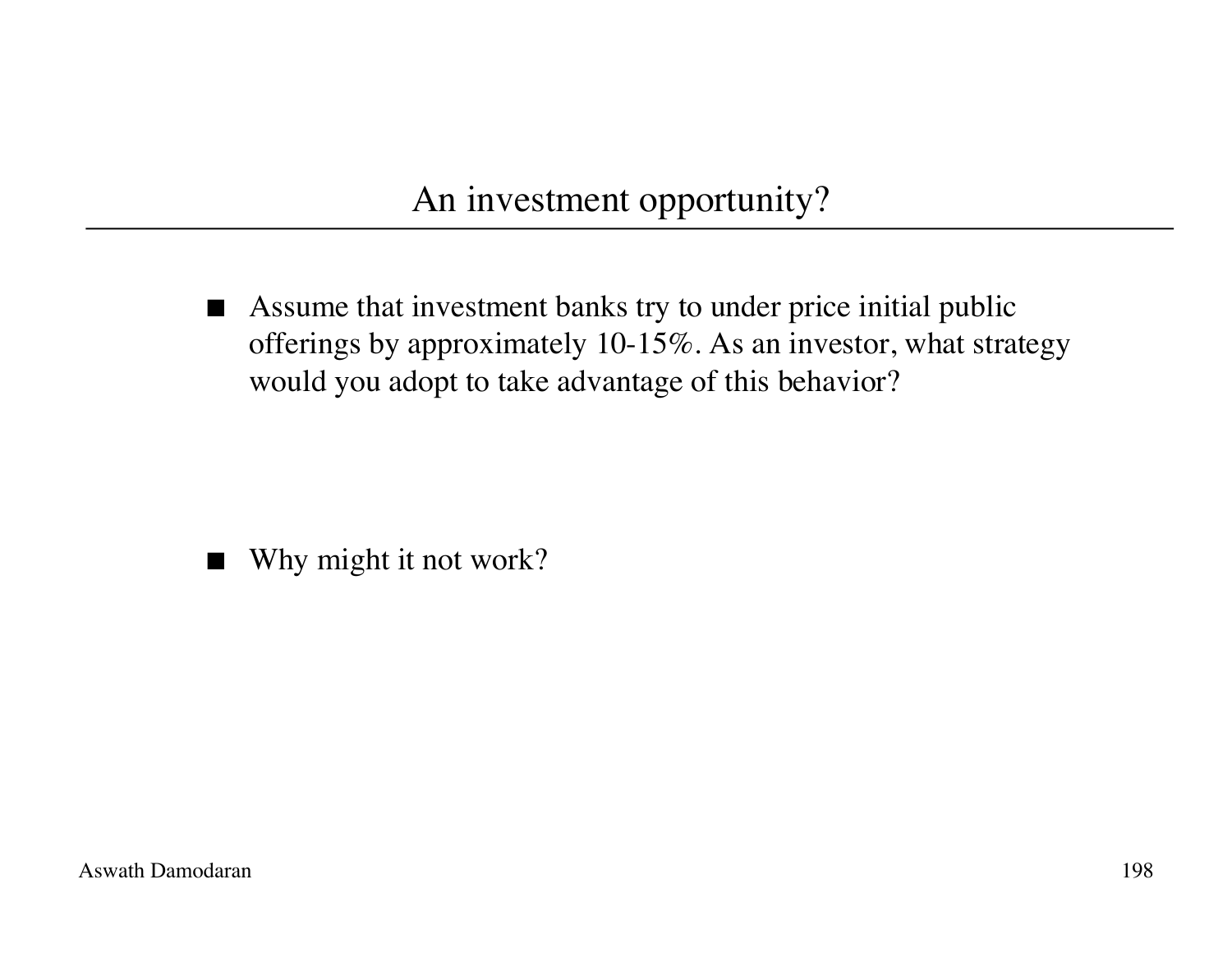### D. The offering quantity

 Assume now that you are the owner of Infosoft and were offering 100% of the shares in company in the offering to the public? Given the estimated equity value of \$80 million, how much do you lose because of the under pricing (15%)?

 Assume that you were offering only 20% of the shares in the initial offering and plan to sell a large portion of your remaining stake over the following two years? Would your views of the under pricing and its effect on your wealth change as a consequence?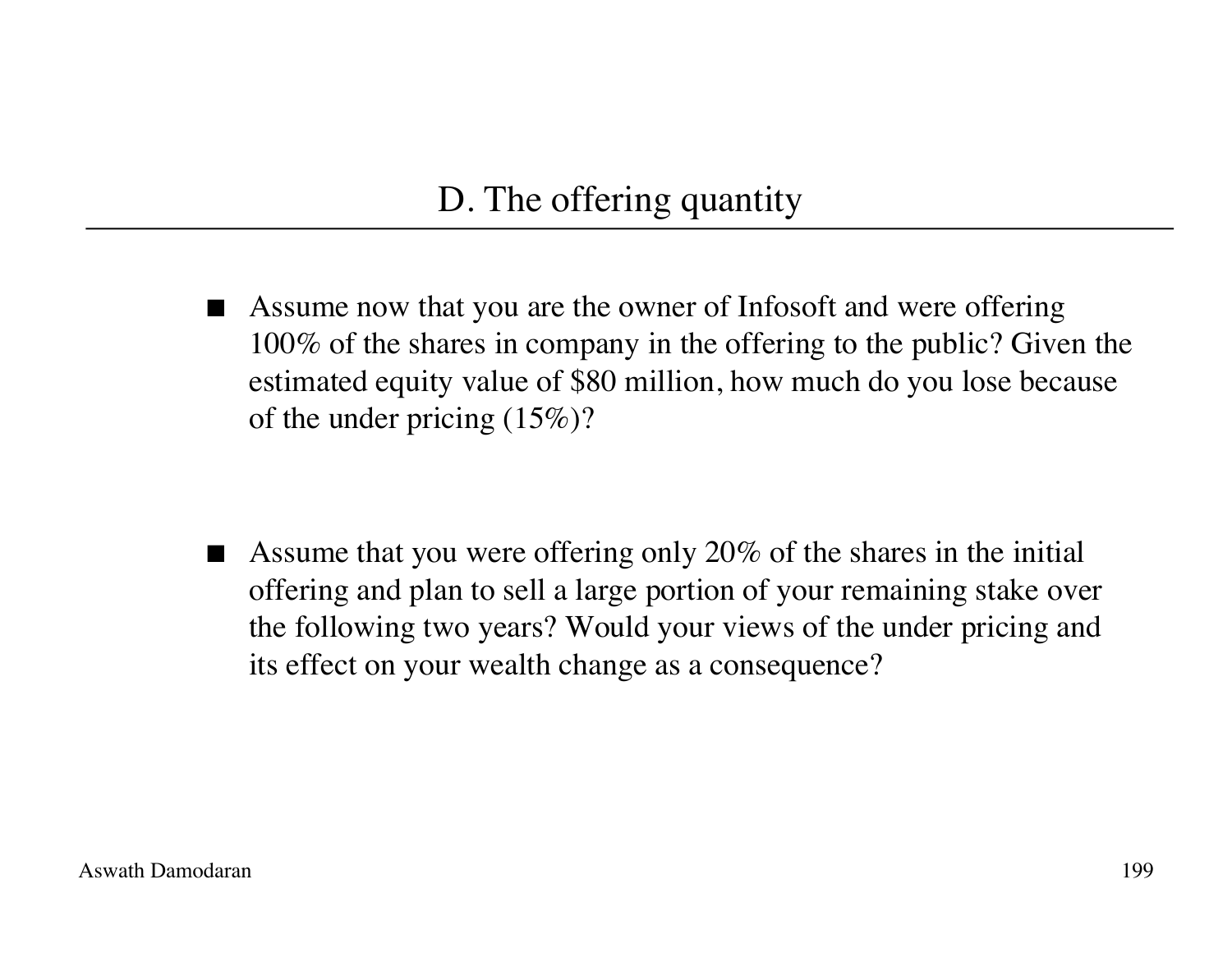IV. An Intermediate Problem Private to VC to Public offering…

 Assume that you have a private business operating in a sector, where publicly traded companies have an average beta of 1 and where the average correlation of firms with the market is 0.25. Consider the cost of equity at three stages (Riskfree rate  $= 4\%$ ; ERP  $= 5\%$ ):

Stage 1: The nascent business, with a private owner, who is fully invested in that business.

Perceived Beta  $= 1/0.25 = 4$ 

Cost of Equity =  $4\% + 4(5\%) = 24\%$ 

Stage 2: Angel financing provided by specialized venture capitalist, who holds multiple investments, in high technology companies. (Correlation of portfolio with market is 0.5) Perceived Beta =  $1/0.5 = 2$ 

Cost of Equity =  $4\% + 2(5\%) = 14\%$ 

Stage 3: Public offering, where investors are retail and institutional investors, with diversified portfolios:

Perceived Beta  $= 1$ 

Cost of Equity =  $4\% + 1(5\%) = 9\%$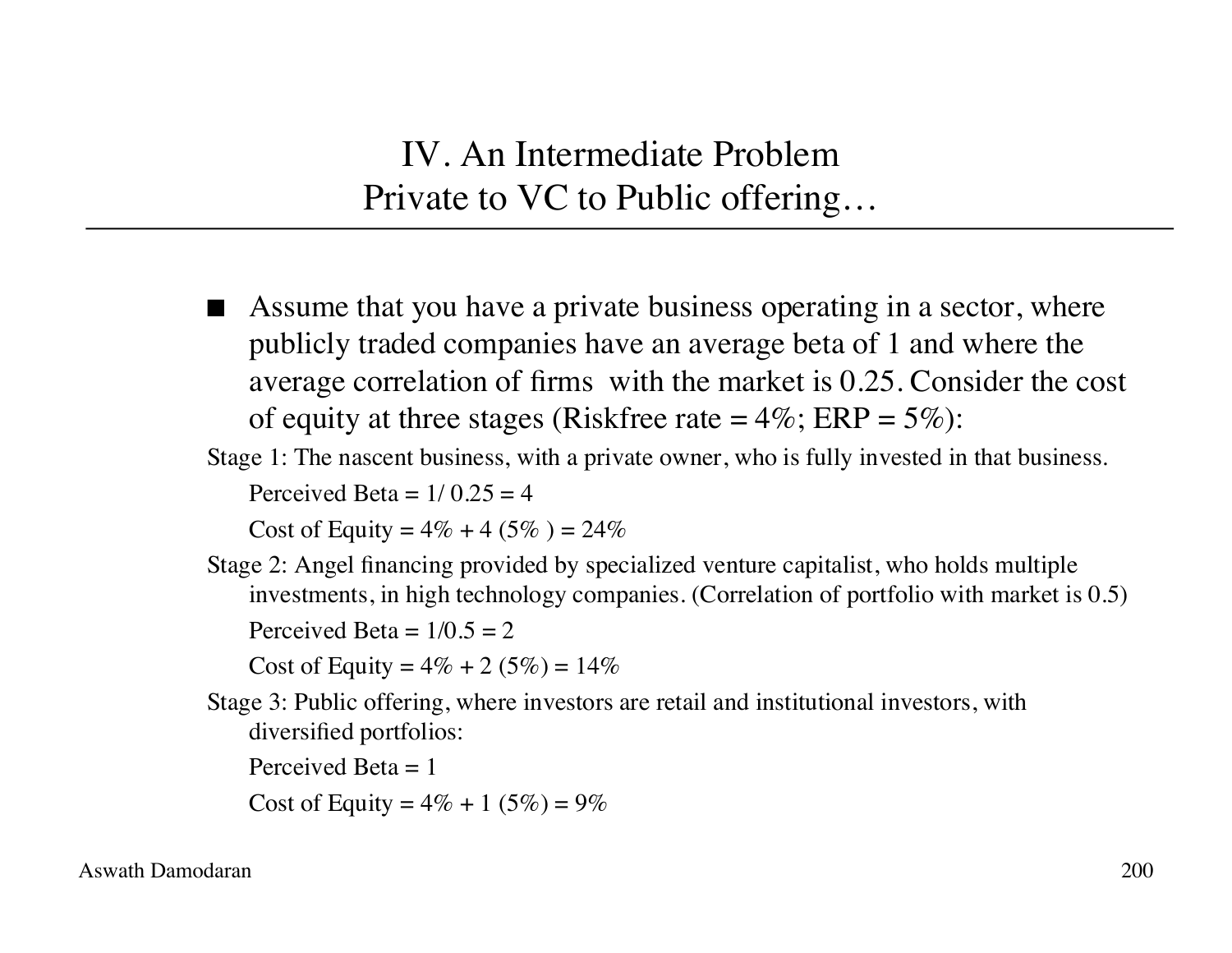#### To value this company…

Assume that this company will be fully owned by its current owner for two years, will access the technology venture capitalist at the start of year 3 and that is expected to either go public or be sold to a publicly traded firm at the end of year 5.

> Growth rate 2% forever after year 5

| \$100   |         |         |         |            | Terminal year                                   |
|---------|---------|---------|---------|------------|-------------------------------------------------|
|         | \$125   | \$150   | \$165   | \$170      | \$175                                           |
|         |         |         |         |            |                                                 |
| 0.25    | 0.25    | 0.5     | 0.5     | 0.5        |                                                 |
| 4       | 4       |         |         | າ          |                                                 |
| 24.00%  | 24.00%  | 14.00%  | 14.00%  | 14.00%     | 9.00%                                           |
|         |         |         |         | \$2,500    |                                                 |
|         |         |         |         |            |                                                 |
| 1.2400  | 1.5376  | 1.7529  | 1.9983  | 2.2780     | 2.4830                                          |
| \$80.65 | \$81.30 | \$85.57 | \$82.57 | \$1,172.07 |                                                 |
|         |         |         |         |            |                                                 |
| \$1,502 |         |         |         |            |                                                 |
|         |         |         |         |            | (Correct value, using changing costs of equity) |

Value of firm  $\begin{bmatrix} 1,221 \end{bmatrix}$  (using 24% as cost of equity forever. You will undervalue firm)

Value of firm  $\frac{1}{2}$ ,165 (Using 9% as cost of equity forever. You will overvalue firm)